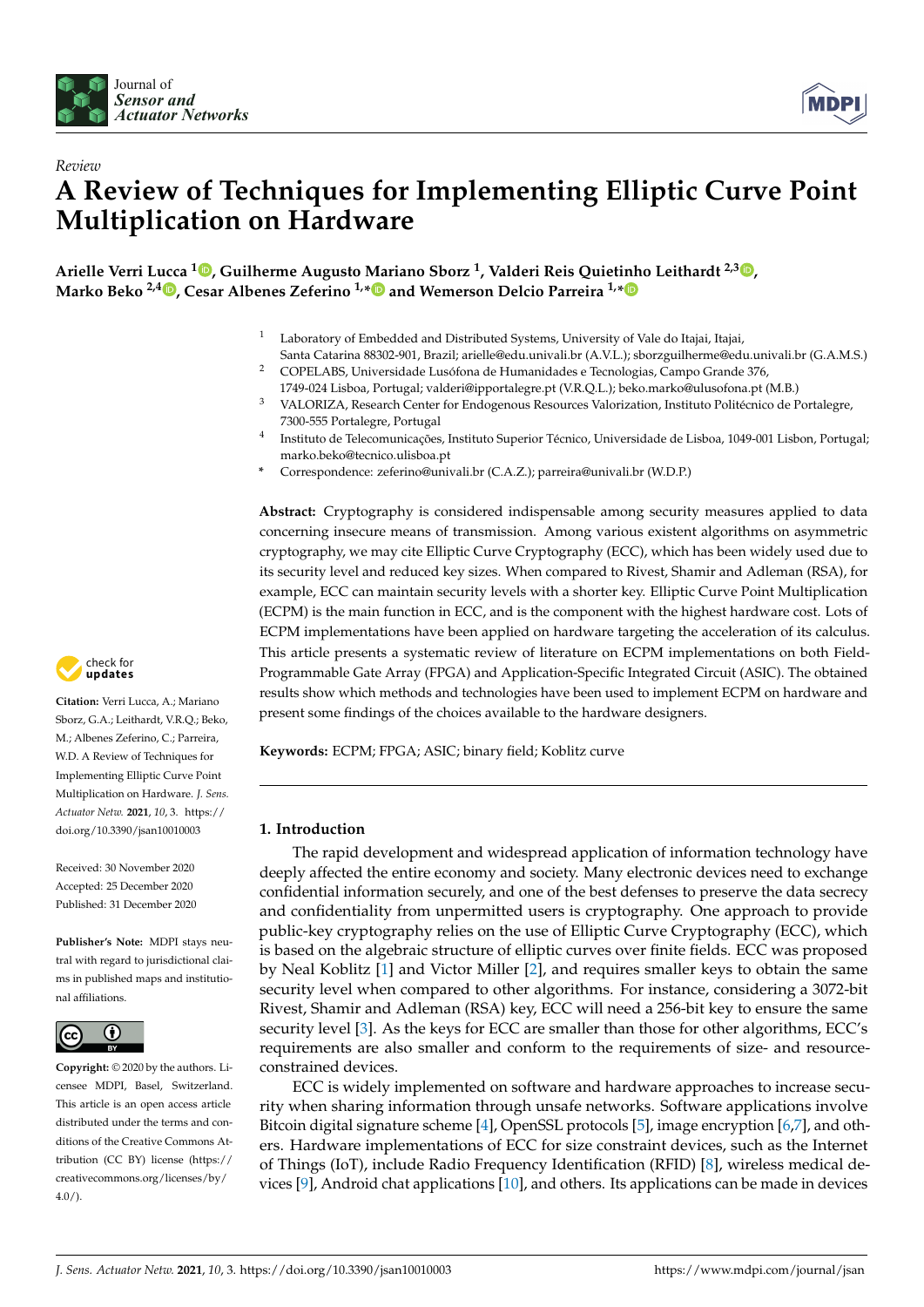with or without limited resources; the manner they are implemented will vary depending on the environment. Thus, IoT applications are suitable for devices with limited hardware resources, unlike other cryptographic schemes.

Applications of ECC under hardware approaches usually aim to speed up critical operations. Elliptic Curve Point Multiplication (ECPM), also referred to in the literature as scalar multiplication, is the main operation and most computing-intensive part of the algorithm [\[11\]](#page-15-4). So, it has been subjected to countless attempts to improve its performance when applied to hardware. Depending on the purpose of implementation, different sets of techniques can be utilized on ECC over prime and binary fields. These techniques include area reduction [\[12\]](#page-15-5), performance and efficiency increase [\[13](#page-15-6)[,14\]](#page-15-7), adjustments to fit size constraint devices [\[12,](#page-15-5)[15\]](#page-15-8), and development of custom crypto-processors [\[11](#page-15-4)[,14](#page-15-7)[,16\]](#page-15-9). For instance, Hossain, Saeedi, and Kong [\[13\]](#page-15-6) proposed an architecture to speed up ECPM utilizing Jacobian projective coordinates and a combination of Point Addition (PA) and Point Doubling (PD) in parallel. Liu, Liu, and Zou [\[16\]](#page-15-9) proposed a flexible processor with multi-algorithm support, which enables different fields and curves with random point generation. Salarifard, Bayat-Sarmadi, and Mosanaei-Boorani [\[17\]](#page-15-10) implemented a fixed-base-comb method in two architectures and reached significant results in energy and latency reduction on ECPM, and the implementation is Simple Power Analysis (SPA) and timing attack resistant.

While similarities can be found among sets of algorithms for ECC in literature, a roadmap of desired characteristics must be previously traced based on the purpose of the implementation. An algorithm applied to aim area reduction is usually slower than another that is not recommended for resource-constrained devices. Several parameters must be defined once the roadmap is constructed, including finite field, algorithms for field arithmetic, a curve selection, point representation, and algorithms to perform Elliptic Curve (EC) arithmetic, among others [\[18\]](#page-15-11). The perfect selection can be a little tricky; thus, it should always be done considering the environment first of all. If the environment requires a small code due to area limitations, the chosen algorithms must fit this requirement or lose efficiency and performance. In view of this, it is difficult to reach a custom best set of algorithms to apply on hardware implementations with no size constraints, in which the focus lies over efficiency and performance values. Papers often trace a customized set of algorithms for their own purposes, whereas different possibilities can be found on books or surveys without recommendations of the best choice.

In this paper, we present a comparison involving recently selected ECPM implementations over hardware approaches. Focusing on implementations of ECPM over binary fields on Integrated Circuit (IC) technologies such as Field-programmable Gate Array (FPGA) and Application-specific Integrated Circuit (ASIC), our comparison aims to find the techniques that favor reaching the best efficiency. While environments and purposes differ in each work, thus, affecting the selection of algorithms and techniques, it is possible to trace similarities among some sets of algorithms and trace a basic roadmap. The sets of algorithms these works implemented were cataloged to provide a recommendation of a path to follow. Thus, as the main contribution, this paper indicates which combinations of methods and technologies reach the best efficiency, thus pointing out directions for hardware implementations of ECPM over binary fields.

The remainder of this paper is organized as follows. Section [2](#page-2-0) presents an approach to the context of the research, involving finite fields, curves, point multiplication, coordinates, and existing attacks on ECC. Section [3](#page-6-0) describes the methodology applied in this study, including research questions, document search, paper selection, and data extraction. Next, Section [4](#page-7-0) discusses the gathered information on the selected papers, describing the techniques applied to those and making a comparative analysis of silicon cost and performance. Finally, Section [5](#page-13-0) presents the final remarks.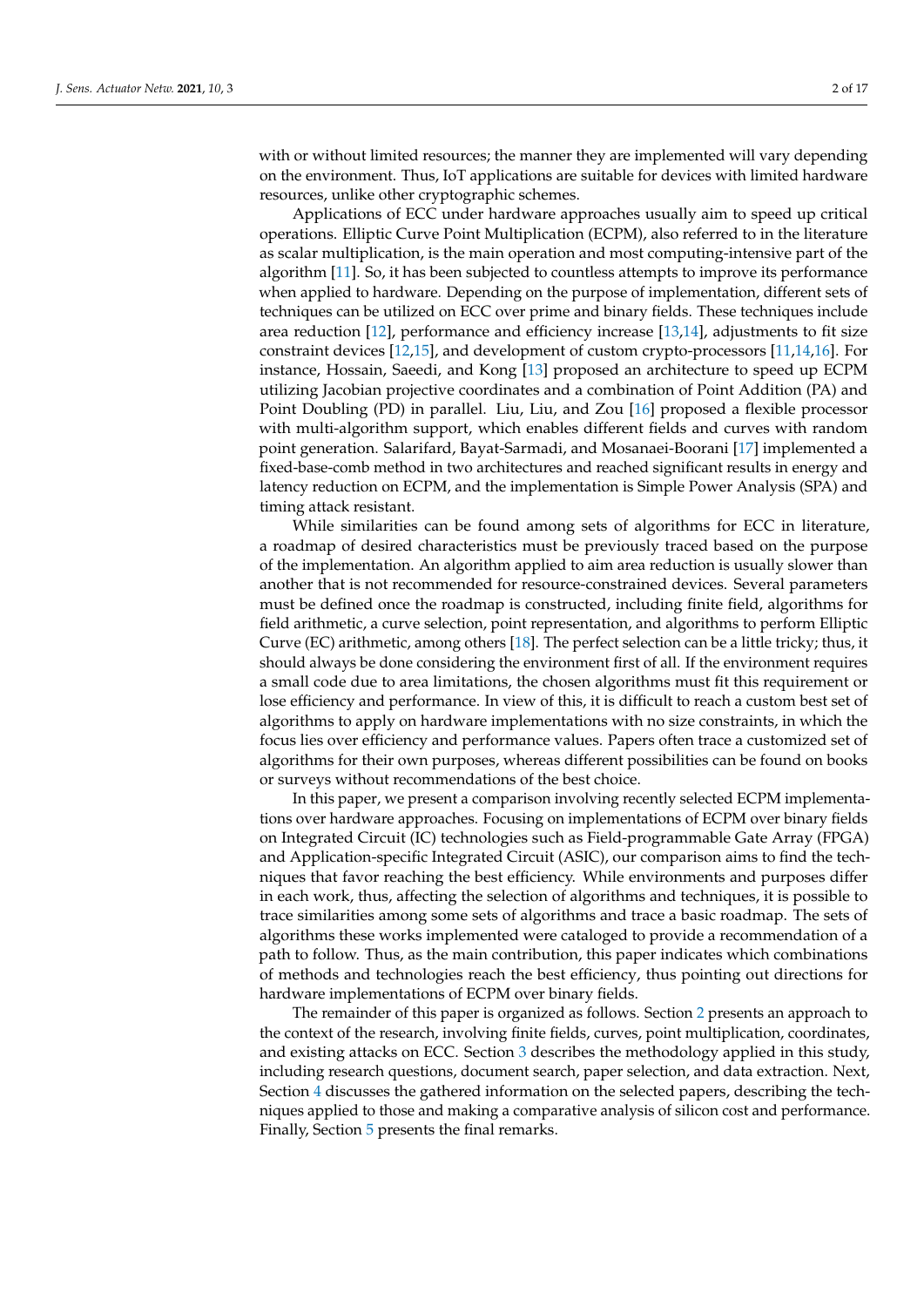# <span id="page-2-0"></span>**2. Background**

The development process of embedded systems mainly includes the design of hardware and software. The system must ensure reliability, maintainability, availability, safety, and security [\[19\]](#page-15-12). A system designer must take precautions regarding energy consumption, code size, usage of resources, weight, and cost to enhance efficiency [\[20\]](#page-15-13). Since the code must be compact, designers must select the functions properly to provide efficiency without compromising the primary function.

It is well-known that selecting the best cryptographic scheme and algorithms has a preponderant role in the design task. According to Loi and Ko [\[21\]](#page-15-14), ECC needs smaller keys than RSA to provide the same level of security. Therefore, this aspect is why we defined ECC as our object of study. While smaller keys do not guarantee smaller code, the advantages of ECC rely on the security aspect.

ECC uses the Discrete Logarithm Problem (DLP), which is classified as a one-way function because it is easy to calculate but challenging to reverse. According to Ciet and Joye [\[22\]](#page-15-15), there is no sub-exponential algorithm capable of solving Elliptic Curve Discrete Logarithm Problem (ECDLP), although one of the algorithms that can be applied is Pollard's Rho method [\[23\]](#page-15-16). Other methods, such as brute-force, have an impractical performance.

#### <span id="page-2-3"></span>*2.1. The Elliptic Curve over Finite Fields*

ECC is an approach for public-key cryptography on the algebraic structure of elliptic curves  $\mathcal E$  over finite fields or Galois fields,  $\mathbb F_q$ .

The elliptic curve  $\mathcal E$  over  $\mathbb F_q$ , here denoted by  $\mathcal E/\mathbb F_q$  or  $\mathcal E(\mathbb F_q)$ , is defined by the general Weierstrass equation [\[24\]](#page-15-17):

<span id="page-2-2"></span>
$$
y^3 + \alpha_1 xy + \alpha_3 y = x^3 + \alpha_2 x^2 + \alpha_4 x + \alpha_6, \tag{1}
$$

in which  $\alpha_1, \alpha_2, \alpha_3, \alpha_4, \alpha_6 \in \mathbb{F}_q$ . Prime fields are usually called  $\mathbb{F}_{p^m}$ , with  $q = p^m$ , where  $p$ is a prime number and  $m \in \mathbb{N}$ . We denote Binary fields by  $\mathbb{F}_{2^m}$ , with  $q = 2^m$ . There also exist elliptic curves defined over other fields for cryptography, which are not discussed in this paper.

The set of all points on the elliptic curve and the point at infinity,  $I_{\infty}$ , forms an Abelian group in which  $I_{\infty}$  is the identity element. An Abelian group is a nonempty set A with a binary operation  $+$  defined on  $A$  such that the following conditions hold:

- i. Identity:  $P + I_{\infty} = I_{\infty} + P = P, \forall P \in \mathcal{E}(\mathbb{F}_q)$
- ii. Negatives: If *P* ∈  $\mathcal{E}(\mathbb{F}_q)$ , then *P* + (−*P*) = *I*<sub>∞</sub> and −*P* is called the negative of *P* and  $-P \in \mathcal{E}/\mathbb{F}_q$ . Also,  $-I_\infty = I_\infty$ .
- iii. Point addition: Let  $P$ ,  $Q \in \mathcal{E}(\mathbb{F}_q)$ , where  $P \neq \pm Q$ , then,  $P + Q = R \in \mathcal{E}(\mathbb{F}_q)$ .
- iv. Point doubling: Let  $P \in \mathcal{E}(\mathbb{F}_q)$  where  $P \neq -P$ . Then  $2P = S \in \mathcal{E}(\mathbb{F}_q)$ .

A hierarchy must be followed to define the sets of algorithms needed to create an ECC cryptographic scheme. Figure [1](#page-2-1) demonstrates this hierarchy. First, it is necessary to select the type of protocol to be used, Elliptic Curve Diffie-Hellman (ECDH) or Elliptic Curve Digital Signature Algorithm (ECDSA). In sequence, the algorithms to perform ECPM must be defined, followed by the algorithms to perform field arithmetic.

<span id="page-2-1"></span>

**Figure 1.** Elliptic Curve Cryptography (ECC) implementation hierarchy.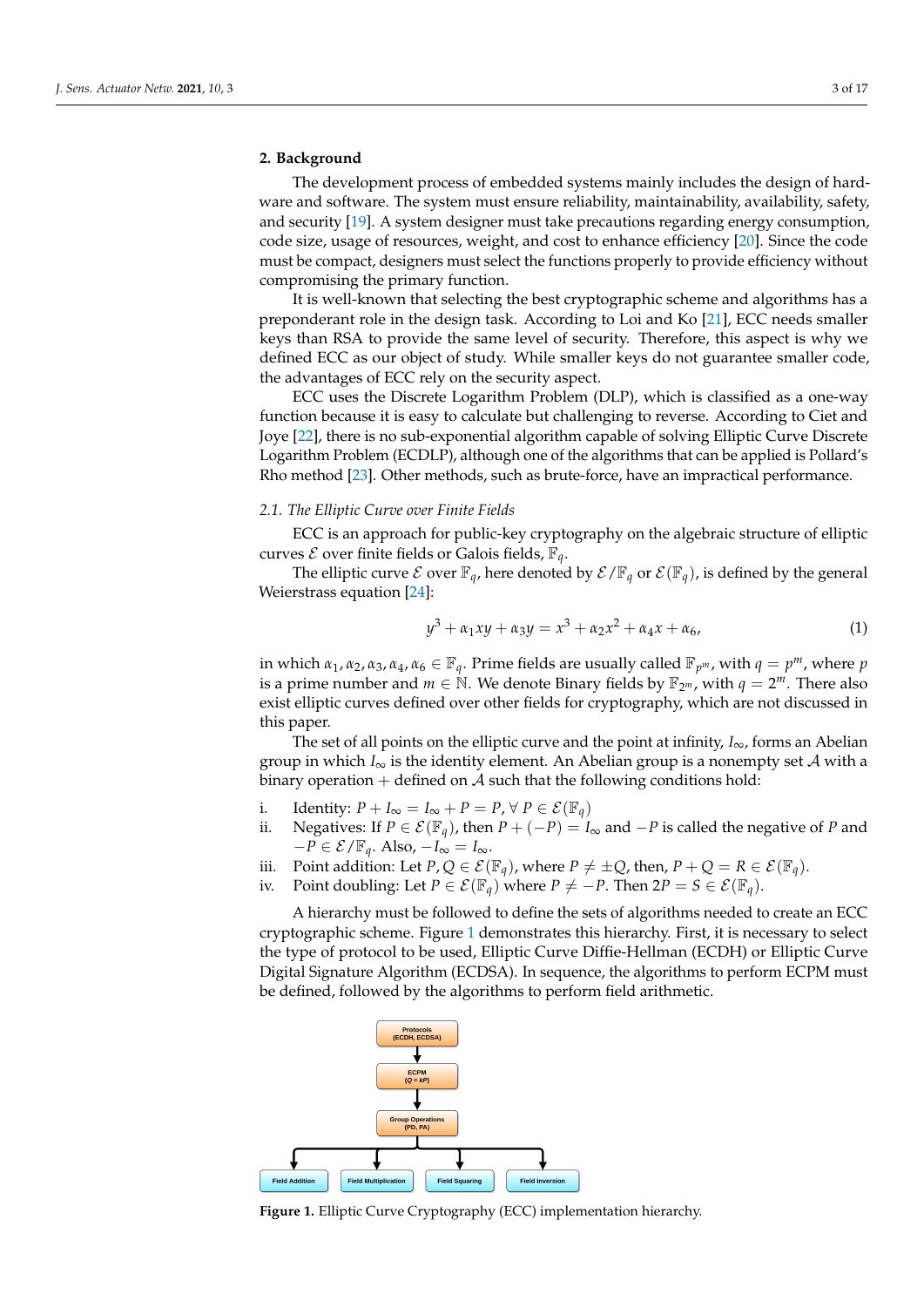Finite field requires that a basis is selected to perform field arithmetic. Figure [2](#page-3-0) represents what needs to be defined accordingly to the chosen basis. For binary field, if the polynomial basis is chosen, each element is a polynomial, and therefore, field operations make use of polynomial arithmetic [\[25\]](#page-15-18). A reduction polynomial must be defined to reduce the results of its arithmetic into elements of Galois field [\[26\]](#page-15-19). Reduction polynomial will ensure that the given result belongs to the field.

<span id="page-3-0"></span>

**Figure 2.** Binary Field.

Normal basis is defined for any finite field  $\mathbb{F}_{2^m}$ . An example of a normal basis is Gaussian normal basis, commonly utilized on ECC. Optimal Normal Basis (ONB) aims at reducing hardware complexity when multiplying field elements [\[18\]](#page-15-11). In a normal basis representation, elements of  $\mathbb{F}_{2^m}$  are expressed in terms of a basis of the form  $\{\beta, \beta_{2^2}, \ldots, \beta_{2^{m-1}}\}$ . One advantage of a normal basis representation is that squaring a field element is a simple rotation of its vector representation [\[25\]](#page-15-18). Mullin et al. [\[27\]](#page-15-20) introduced the concept of an ONB to reduce the hardware complexity of multiplying field elements in  $\mathbb{F}_{2^m}$ . Table [1](#page-3-1) presents two types of ONB, concerning the value of *m* [\[25\]](#page-15-18). If *m* does not satisfy any of three statements mentioned in the table, then  $\mathbb{F}_{2^m}$  does not contain an ONB [\[25\]](#page-15-18). According to Hankerson, Menezes, and Vanstone [\[18\]](#page-15-11), ONB does not have any significant advantages over a polynomial basis for hardware implementation. Furthermore, field multiplication in software for normal basis representations is very slow compared to multiplication with a polynomial basis. In this way, the polynomial basis is the best choice for hardware implementation.

<span id="page-3-1"></span>**Table 1.** Summary of the Optimal Normal Basis (ONB).

| <b>Type I ONB</b>                                                                                               | <b>Type II ONB</b>                                                                                                                                                                                                      |
|-----------------------------------------------------------------------------------------------------------------|-------------------------------------------------------------------------------------------------------------------------------------------------------------------------------------------------------------------------|
| If $(m+1)$ in $\mathbb{F}_{2^m}$ is prime and 2 is a primi-<br>tive element of the field $\mathbb{F}_{(m+1)}$ . | If $(2m + 1)$ is a prime that $2m + 1 \equiv 3$<br>(mod 4) and 2 results in quadratic residues<br>in the field $\mathbb{F}_{2m+1}$ .<br>If $(2m + 1)$ is prime and 2 is a primitive<br>element of $\mathbb{F}_{2m+1}$ . |

*2.2. Curves over Binary Fields*

An elliptic curve over binary fields  $\mathcal{E}(\mathbb{F}_{2^m})$  is defined by:

<span id="page-3-2"></span>
$$
y^2 + xy = x^3 + \alpha_1 x^2 + \alpha_2. \tag{2}
$$

There are two types of a curve over a binary field  $\mathbb{F}_{2^m}$ : (*i*) random elliptic curves over a binary field  $\mathbb{F}_{2^m}$ ; and *(ii)* Koblitz elliptic curves over a binary field  $\mathbb{F}_{2^m}$ . Some parameters must be defined previously to generate a curve over binary fields. According to the authors of [\[18\]](#page-15-11), the domain parameters for both are the following: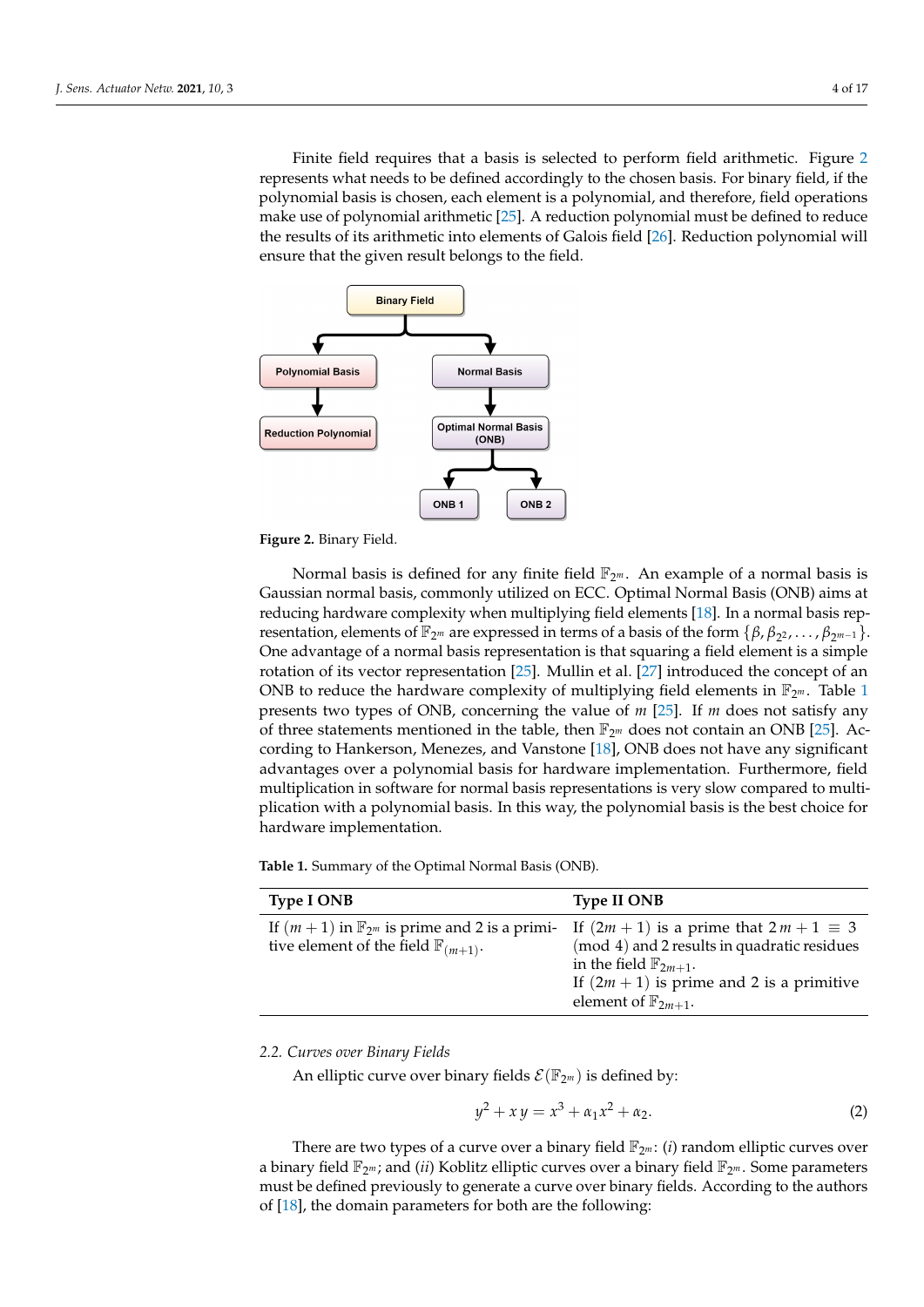- *m*, which is the extension degree of the binary field  $\mathbb{F}_{2^m}$ .
- $f(z)$ , which is the reduction polynomial of degree *m*.
- The coefficients of the elliptic curve  $\alpha_1, \alpha_2 \in \mathbb{F}_{2^m}$ .
- The prime order of the base point *P*, which is given by *n*.
- The cofactor is given by  $h = \#\mathcal{E}(\mathbb{F}_{2^m})/n$ , in which  $\#\mathcal{E}(\mathbb{F}_{2^m})$  is the order of  $\mathcal E$  over  $\mathbb{F}_{2^m}$ .
	- The  $(x_P, y_P) \in \mathcal{E}(\mathbb{F}_q)$ , which are the coordinates of the base point *P*.

In addition to these parameters, if random curves are being used, a seed will be applied to randomly generate the elliptic curve's coefficients.

- A. Random Elliptic Curve (REC) (REC is part of National Institute of Standards and Technology (NIST)'s recommended curves [\[25\]](#page-15-18).): Its advantages lie in the security aspect, in which the coefficients of the curve are randomly generated. Once the randomness requires more computational processing power, this curve may not be the better implementation choice [\[25\]](#page-15-18).
- B. Koblitz Curve (KEC) (KEC is part of NIST's recommended curves and easy to create [\[25\]](#page-15-18).): Also known as anomalous binary curves, this curve is defined over binary fields and is a non-supersingular elliptic curve. ECPM in KEC is fastest than in REC [\[18\]](#page-15-11). Because KEC is presented on NIST's recommendations, it is a popular chosen curve [\[13](#page-15-6)[,28\]](#page-15-21).

Regardless of the curve selection, domain parameters must be carefully chosen. Brown [\[29\]](#page-15-22) presents an efficient generation for the Elliptic curve domain parameters over  $\mathbb{F}_{2^m}$ , in which the output of the presented steps is the septuple  $T = (m, f(z), \alpha_1, \alpha_2, P, n, h)$ . In such a way, the logarithm derivation on the associated elliptic curve requires approximately 2 *<sup>t</sup>* operations, where *t* is the security level in bits required from the elliptic curve domain parameters.

#### *2.3. Elliptic Curve Point Multiplication*

To generate the public key, cryptosystems based on elliptic curves must perform point multiplication, also called scalar multiplication. Elliptic Curve Point Multiplication (ECPM) is the most computationally expensive part of ECC and consists of repeated steps of point adding and point doubling to reach:

<span id="page-4-0"></span>
$$
Q = k P, \tag{3}
$$

in which *P* is a point of the curve  $\mathcal{E}(\mathbb{F}_{2^m})$ , *k* is a randomly selected integer from the range of [1, *m* − 1] defining the private key, and *Q* is the public key resultant of the multiplication [\[18\]](#page-15-11). From Equation [\(3\)](#page-4-0), the private key is defined, and posteriorly the public key is created. Thus, both keys are related to each other. There are numerous ECPM algorithms, although the simplest algorithm is composed of point adding and point doubling operations. We can define the point adding and point doubling operations as follows:

- A. Point Addition: Consists in adding a point with another point. Assume two points  $P = (x_P, y_P)$  and  $Q = (x_Q, y_Q)$ , in which  $P \neq Q$  and  $P, Q \neq I_{\infty}$ . Then,  $P + Q =$ −*R* = (*xR*, −*yR*) [\[25\]](#page-15-18). Point −*R* should be reflected the in x-axis to compute point *R*. Figure [3](#page-5-0) shows the point addition on ECC.
- B. Point Doubling: Is the addition to a point with itself, when  $P = Q$ . Let  $P = (x_P, y_P)$ , where  $P \neq -P$ , then  $2 P = 2(x_P, y_P)$  [\[18\]](#page-15-11). Point doubling is evaluated in the same way as point addition, as also generates first −2 *P*, which is reflected in x-axis to compute point 2 *P*. Figure [4](#page-5-1) shows the point doubling on ECC.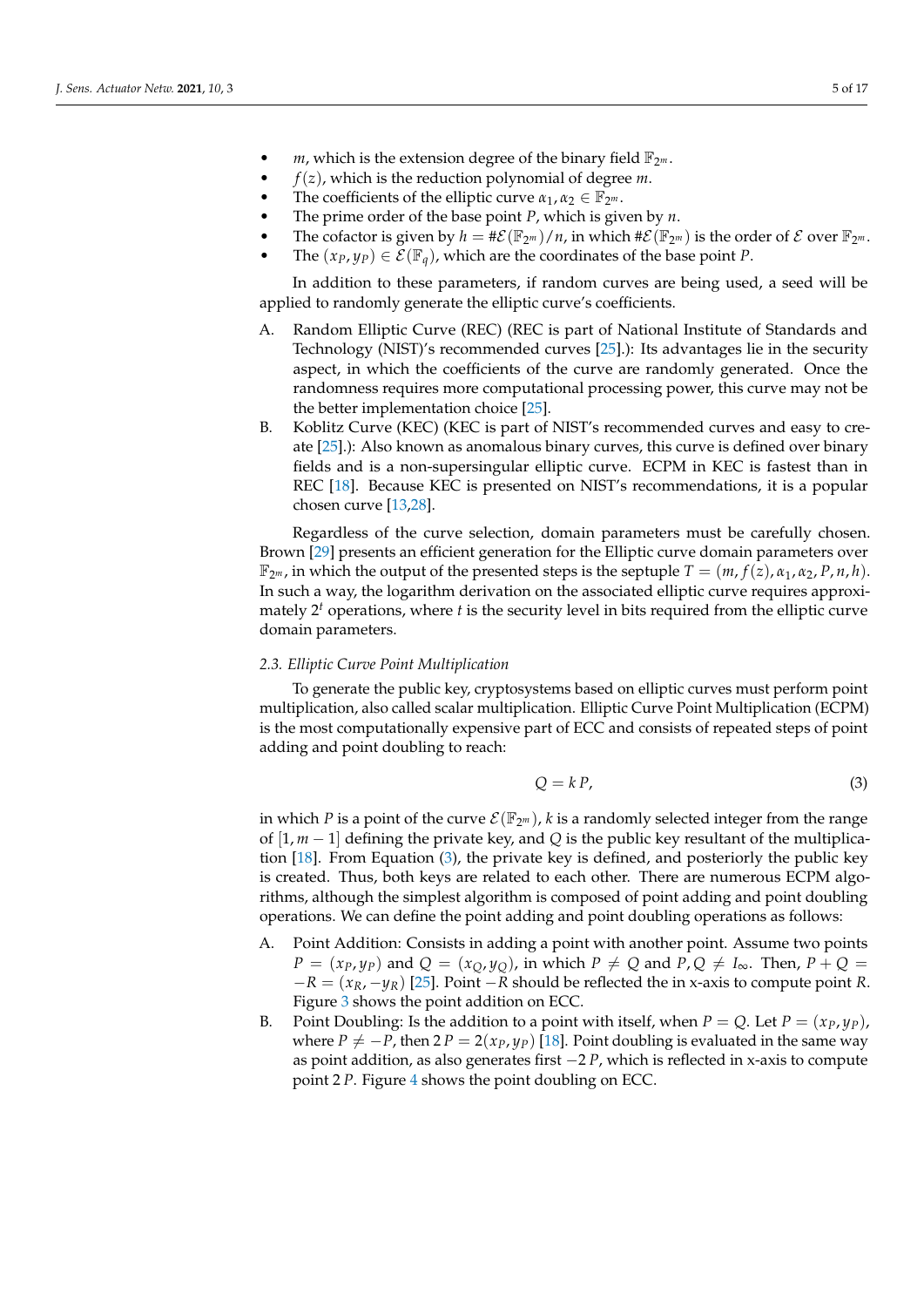<span id="page-5-0"></span>

**Figure 3.** Point addition on ECC.

<span id="page-5-1"></span>

**Figure 4.** Point doubling on ECC.

Double-and-Add method is a known algorithm for scalar multiplication. According to [\[25\]](#page-15-18), the scalar should be written as  $k = (k_{r-1}, ..., k_0)$  in binary notation and consider  $r = (\log_2 k) + 1$ . Finally, the result follows of the sum  $kP = P + P + ... + P$ . The Doubleand-Add method requires (*r* − 1) doubling operations and likely (*r* − 1)/2 additions. This method is one of the most basic algorithms to perform scalar multiplication and can be modified or combined with other techniques to accelerate it. As other algorithms, we can mention the addition-subtraction method using Nonadjacent form (NAF), Right-to-left binary method, Left-to-right binary method, Montgomery, Fixed-base comb, and Window methods [\[18\]](#page-15-11). The best algorithm is selected based on the project environment, whereas the indicated algorithm for one project will not necessarily be indicated for another.

## <span id="page-5-2"></span>*2.4. Projective Coordinates*

The projective coordinates systems offer an alternative method for the efficient performance of the arithmetic of the elliptic curve [\[30\]](#page-15-23). These methods avoid the expensive cost of the field multiplication inversion involved in both points doubling and point addition operation with the arithmetic of the affine coordinates  $(x, y)$ . In these methods, the elliptic curve points are usually substituted with the projective coordinates system as follows.

In standard projective coordinates, the projective point  $(x, y, z)$ , in which  $z \neq 0$ , corresponds to the affine point  $(x/z, y/z)$  [\[31\]](#page-15-24). Therefore,  $\mathcal{E}(\mathbb{F}_{2^m})$  in [\(2\)](#page-3-2) can be rewritten as

$$
y^2 z + x y z = x^3 + \alpha_1 x^2 z + \alpha_2 z^3. \tag{4}
$$

In the Jacobian coordinates system, a point  $(x, y)$  in affine coordinates system is recovered as  $(x/z^2, y/z^3)$ , in which  $z \neq 0$  [\[31\]](#page-15-24), in [\(2\)](#page-3-2) yields

$$
y^2 + xyz = x^3 + \alpha_1 x^2 z^2 + \alpha_2 z^6.
$$
 (5)

Using López–Dahab (LD) projective coordinates system, in which (*x*/*z*, *y*/*z* 2 ) , in which  $z \neq 0$  [\[31\]](#page-15-24),  $\mathcal{E}(\mathbb{F}_{2^m})$  in [\(2\)](#page-3-2) is given by

$$
y^2 + z x y = z x^3 + \alpha_1 x^2 z^2 + \alpha_2 z^4. \tag{6}
$$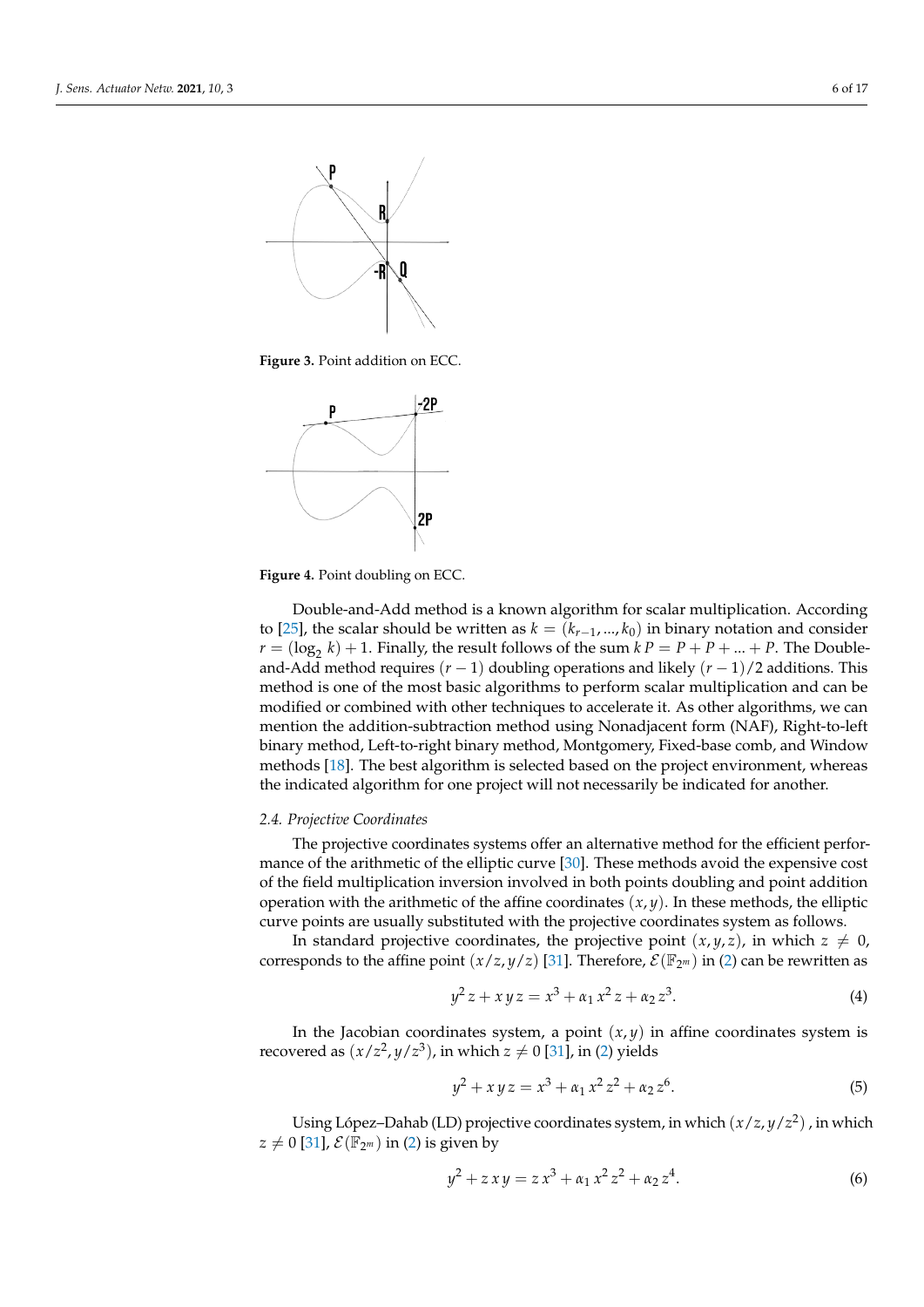These operations directly impact efficiency and performance metrics. Therefore, before selecting the projective coordinates, we need to know the context of ECPM.

# *2.5. Attacks on ECC*

For any cryptosystem, there will always be an attempt to break it and steal information. For instance, although ECC is a very secure cryptographic scheme, attacks aim to break it. Some examples are divided into [\[25\]](#page-15-18):

- i. Algorithms on DLP: Shank's Baby-step-Giant-step, Pohlig-Hellman's method, Pollard's *ρ*-method, *λ*-method, Index-calculus algorithm, Number field sieve algorithm, and function field sieve algorithm.
- ii. Algorithms on ECDLP: Shank's Baby-step-Giant-step, Pollard's *ρ*-method, Pohlig-Hellman's method, method of solving multiple ECDLP, and Index-calculus method.
- iii. Weil pairing and MOV reduction attack. iv. Semaev-Smart-Satoh-Araki (SSA) attack.
- v. Differential and power attacks: SPA and Differential Power Analysis (DPA).
- vi. Electromagnetic Analysis Attack (EAA).
- vii. Error message analysis.

Some approaches for mitigating attacks have been studied [\[32\]](#page-15-25). These countermeasures heavily depend on the hardware platform's characteristics, operating environment, and invaders' skills. These aspects must be evaluated on a case-by-case basis.

In implementations of ECC, point multiplication algorithms are particularly vulnerable because the usual formulas for adding and doubling points are quite different and, therefore, may have its power traces readily be distinguished by SPA [\[25\]](#page-15-18). However, some precautions can be taken to prevent these attacks. In this case, a modified algorithm uses the power alignment for the adding and doubling points operation [\[18\]](#page-15-11). Thus, the equals power traces are certainly no longer distinguishable by SPA.

## <span id="page-6-0"></span>**3. Materials and Methods**

In this paper, we applied the Systematic Literature Review (SLR) method. According to Kitchenham et al. [\[33\]](#page-15-26), this method is a secondary study on a subject to identify, analyze, and interpret all possible evidence related to the main studies on that subject. The motivation behind these studies is to gather knowledge about a particular field of study.

A systematic review of the literature has some requirements to succeed. The first step should be to define a subject and its motivation. In second, the search strategy must be well-defined. Similarly, the selection method must lead to the primary studies in the literature and its contribution to the current research [\[33\]](#page-15-26).

In this paper, we present an analytical discussion about the previous research based on ECPM to identify the possible opportunities and challenges where new studies may be applied. The strategies applied in this systematic review of the literature relied on: (*i*) the database and research query used; and (*ii*) the inclusion and exclusion criteria. Both are presented in the following subsections.

#### *3.1. Research Strategy*

Our work brings a new contribution to the discussion about ECPM implementation by providing a study of the most efficient algorithms on hardware. Table [2](#page-7-1) presents the research question for this study.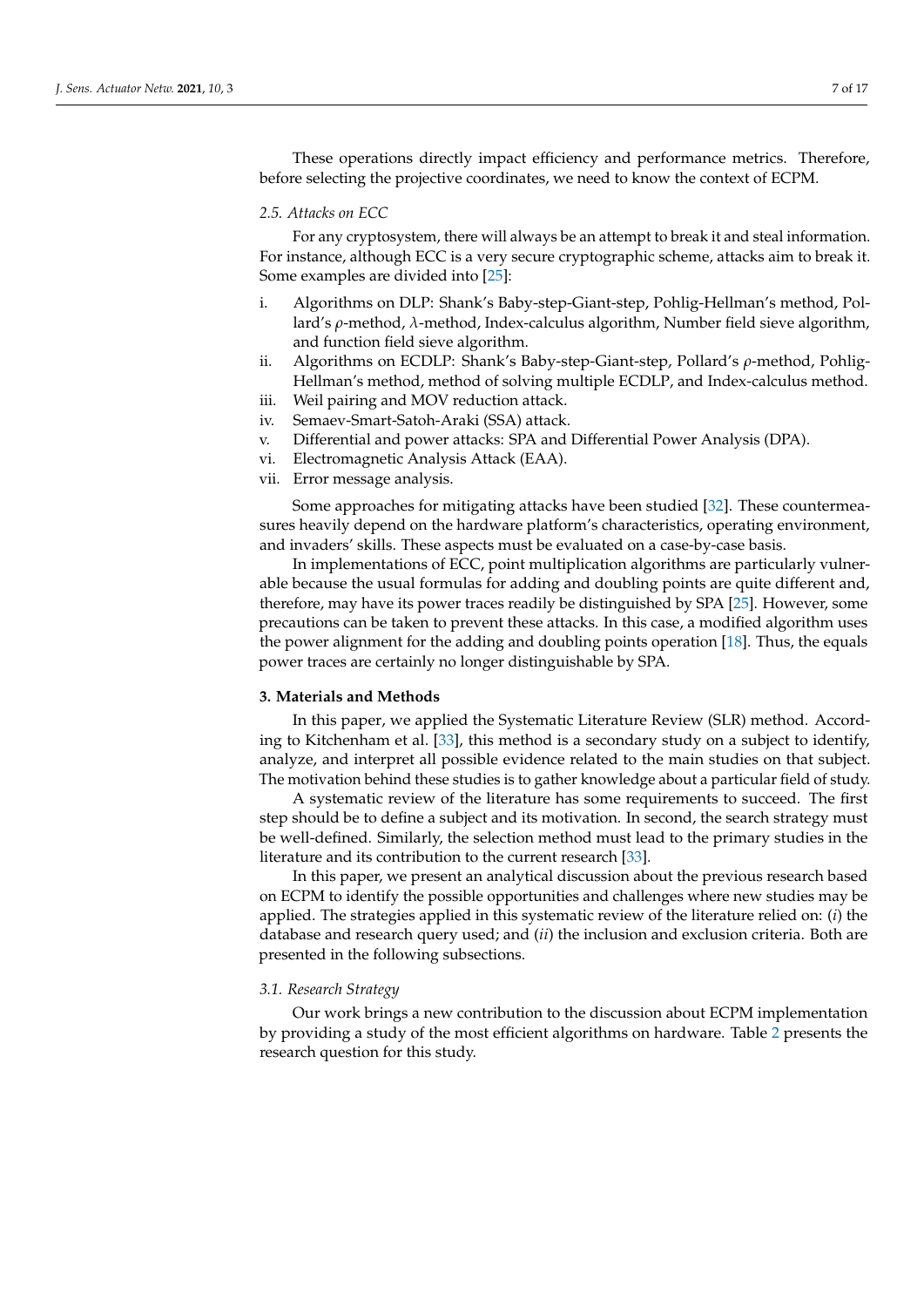| <b>Research Question</b> | Goals                                                                                                                                                                                          |
|--------------------------|------------------------------------------------------------------------------------------------------------------------------------------------------------------------------------------------|
| form ECPM?               | Which techniques have been used to per- To identify the main algorithms currently<br>used to perform ECPM.<br>To identify the techniques used in the<br>works which obtained the best results. |

#### <span id="page-7-1"></span>**Table 2.** Research Question.

#### *3.2. Research Query*

As the primary database, we selected Elsevier's Scopus, the largest abstract and citation database of peer-reviewed literature. We focused on the most recent publications, ranging from 2015 to 2020. The Scopus query was performed using the following expression:

TITLE-ABS-KEY ((elliptic AND curve AND point AND multiplication) AND (fpga)) AND (LIMIT-TO (PUBYEAR, 2020) OR LIMIT-TO (PUBYEAR, 2019) OR LIMIT-TO (PUBYEAR, 2018) OR LIMIT-TO (PUBYEAR, 2017) OR LIMIT-TO (PUBYEAR, 2016) OR LIMIT-TO(PUBYEAR, 2015)) AND  $(LIMIT-TO(DOCTYPE, 'ar'))$ .

# *3.3. Inclusion and Exclusion Criteria*

To assess the relevance of the journal in which each paper was published, we used SCImago Journal Rank (SJR) indicator [\[34\]](#page-15-27). SJR measures the scientific influence of scholarly journals by accounting for both: (*i*) the number of citations received by a journal; and (*ii*) the prestige of the journals from where the citations come. Then, the set of journals is ranked according to their SJR and divided into four equal groups, four quartiles. Our study considered only articles published in journals classified in the two upper quartiles, i.e., Q1 and Q2.

After selecting the papers retrieved from the query, we analyzed their abstracts, results, and conclusions. We then selected only the works presenting implementations over 163-bit binary curves and single point multiplication. This constraint enabled us to make a fair comparison among the works analyzed in this review. We also applied a set of exclusion criteria to reduce the number of papers to the most representative set of works for a full analysis. The inclusion and exclusion criteria are summarized in Table [3.](#page-7-2)

<span id="page-7-2"></span>**Table 3.** Inclusion and Exclusion Criteria.

| <b>Inclusion Criteria</b>                                                         | <b>Exclusion Criteria</b>                                                                      |
|-----------------------------------------------------------------------------------|------------------------------------------------------------------------------------------------|
| The paper was published in a<br>journal ranked in Q1 or Q2 quar-<br>tiles of SJR. | The work uses other integrated circuit technologies<br>rather than FPGA.                       |
| The work presents results on<br>ECPM over 163 bits.                               | The authors implement a non-single point multipli-<br>cation algorithm for the elliptic curve. |
|                                                                                   | The work builds EC over $\mathbb{F}_p$ instead of $\mathbb{F}_{2^m}$ .                         |
|                                                                                   | The work does not present quantitative results.                                                |

## <span id="page-7-0"></span>**4. Results**

The review protocol returned 55 papers. After applying the inclusion and exclusion criteria (Table [3\)](#page-7-2), we selected 13 works for analysis, including: [\[11](#page-15-4)[,13](#page-15-6)[,14,](#page-15-7)[16,](#page-15-9)[17,](#page-15-10)[28](#page-15-21)[,35](#page-15-28)[–41\]](#page-16-0). For each paper, we gathered information (when available) about its curve, field, coordinates, inversion, multiplier, and other techniques applied to ECPM itself. We observed that most papers implemented a customized algorithm with enhanced functions to speed up point multiplication. It is worth to mention that we collected data about the entire environment, covering all the information provided, as every technique influences the final result. This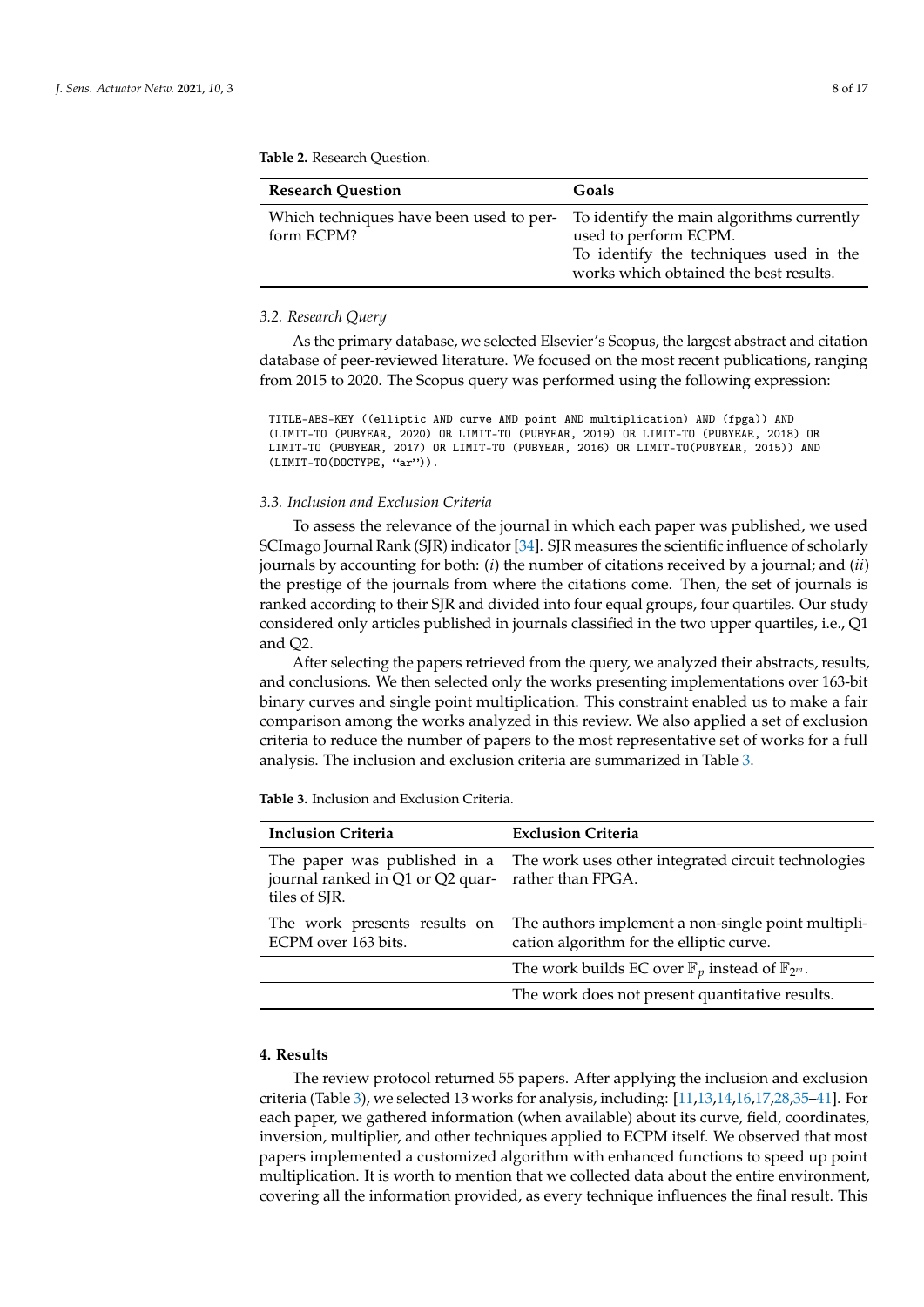section presents a review of the techniques applied to each primary study concerning the whole used environment. It should be underlined that information about all the techniques used is not always available for all papers. Thus, we elaborated on the following description based on the available information.

# *4.1. Curves*

Table [4](#page-9-0) presents the curves utilized by each of the selected papers. We can see that most papers made use of generic curves, while others did not specify. For the works concerned about the choice of the curve, most of them used the Koblitz curve. For a better understanding, we present below a brief description of each other curves.

- Koblitz curves: According to Hankerson, Menezes, and Vanstone [\[18\]](#page-15-11), the primary advantage of the Koblitz curves consists of the opportunity of implementing ECC without point doublings when performing ECPM.
- Generic curves: They are non-supersingular elliptic curves defined over the general Weierstrass Equation [\(1\)](#page-2-2). Generic elliptic curves are the most general form of curves found in literature and can be defined over prime or binary fields.
- Random curves: This type of curve is generated randomly due to the parameters' choice. The curve's coefficients are generated from the output of a seeded cryptographic hash [\[42\]](#page-16-1), thus providing more security to the cryptosystem [\[43\]](#page-16-2). According to Hankerson, Menezes, and Vanstone [\[18\]](#page-15-11), when the curve is generated randomly, it is provided some assurance to the user as proof that the curve was not generated with intentional weaknesses that could be exploited lately. Even though the curve's randomness increases security, other questions must be considered, such as the area of the device where the encryption will be applied.
- Hessian curves: Hessian curves are defined over a symmetric cubic equation. Its addition formulas can also be used for doubling and subtraction when generating points on the curve, making this an interesting choice against side-channel attacks. Generalized Hessian curves have some differences from Hessian curves, covering more isomorphic classes of elliptic curves. The equation for Generalized Hessian curves can be written as

$$
x^3 + y^3 + \alpha_1 z^3 = \alpha_2 xyz,
$$
 (7)

where  $\alpha_1, \alpha_2 \in \mathbb{F}$ ,  $\alpha_1 \neq 0$  and  $\alpha_2^3 \neq 27 \alpha_1$  [\[43\]](#page-16-2).

• Binary Edwards Curves (BEC): These curves are defined over the equation

$$
\mathcal{E}(\mathbb{F}_{2^m}) : \alpha_1(x+y) + \alpha_2(x^2+y^2) = xy + xy(x+y) + x^2y^2,
$$
 (8)

where  $\alpha_1, \alpha_2 \in \mathbb{F}_{2^m}$  and  $\alpha_1 \neq 0$  and  $\alpha_2 \neq \alpha_1^2 + \alpha_1$ . This curve is symmetric in x-axis and y-axis, i.e., if  $(x_1, y_1) \in \mathcal{E}(\mathbb{F}_{2^m})$ , then  $(y_1, x_1) \in \mathcal{E}(\mathbb{F}_{2^m})$  [\[44\]](#page-16-3).

• Binary Huff Curves (BHC): These curves are defined over the equation

$$
\mathcal{E}(\mathbb{F}_{2^m}) : \alpha_1 x (y^2 + y z + z^2) = \alpha_2 y (x^2 + x z + z^2), \tag{9}
$$

where  $\alpha_1, \alpha_2 \in \mathbb{F}_{2^m}$  and  $\alpha_1 \neq \alpha_2$ . This equation is related to the curve when using projective coordinates, although there exists an equation directed to the use of affine coordinates [\[45\]](#page-16-4).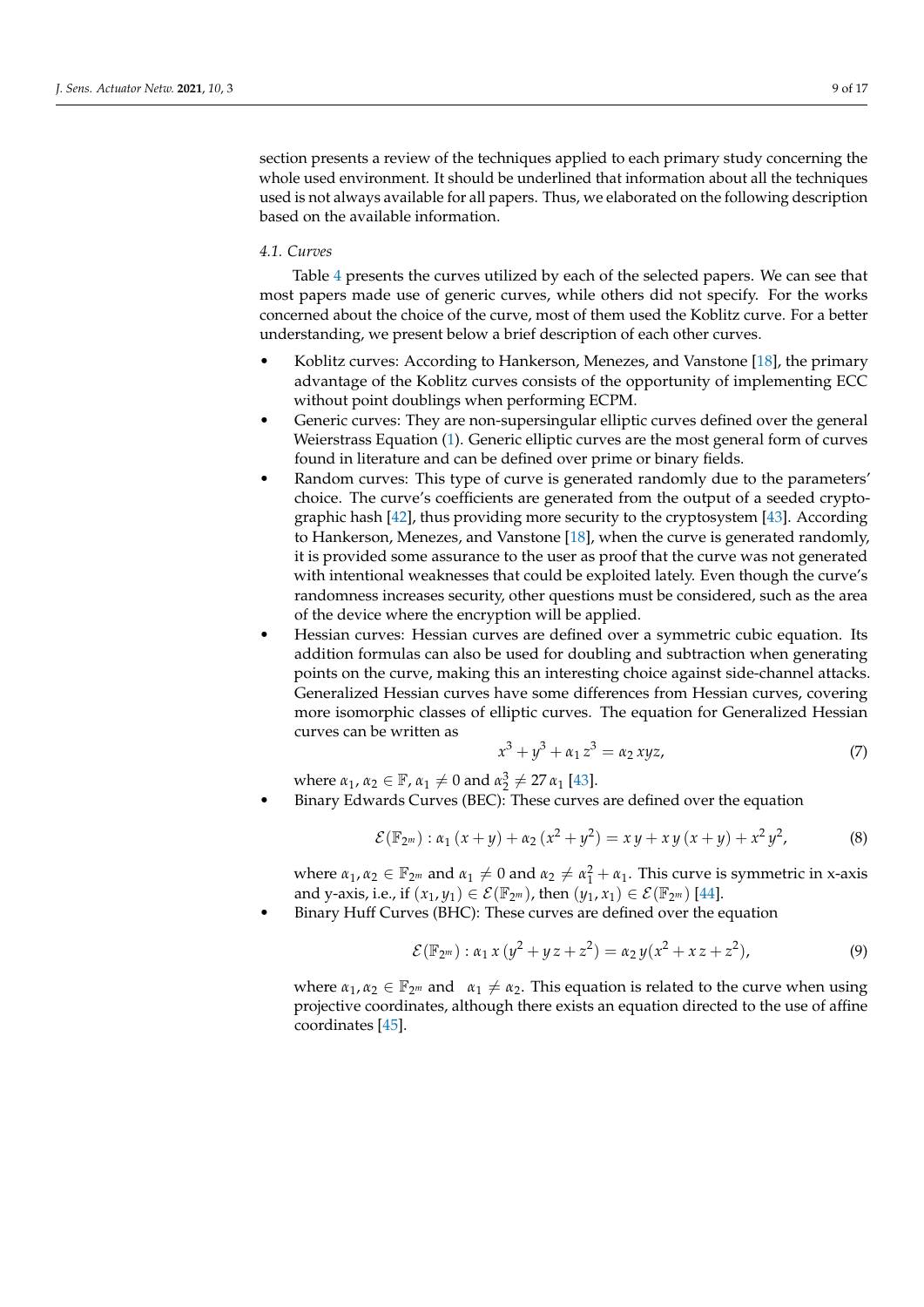<span id="page-9-0"></span>

| <b>Curves</b>       | $\vert 11 \vert$ | [13] | $\left[14\right]$ | $\left[16\right]$ | $[17]$    | $[35]$    | $\left[28\right]$ | $\left[36\right]$ | $[37]$ | $\left[38\right]$ | $\left[39\right]$ | <b>40</b> | $[41]$ |
|---------------------|------------------|------|-------------------|-------------------|-----------|-----------|-------------------|-------------------|--------|-------------------|-------------------|-----------|--------|
| Generic             | $\bullet$        |      |                   | $\bullet$         | $\bullet$ | $\bullet$ |                   |                   |        |                   |                   |           |        |
| Binary Huff         | $\bullet$        |      |                   |                   |           |           |                   |                   |        |                   |                   |           |        |
| Koblitz             |                  |      |                   |                   |           |           |                   |                   |        |                   |                   |           |        |
| Random              |                  |      |                   |                   |           |           |                   |                   |        |                   |                   |           |        |
| Generalized Hessian |                  |      |                   |                   |           |           |                   |                   |        |                   |                   |           |        |
| Binary Edwards      |                  |      |                   |                   |           |           |                   |                   |        |                   |                   |           |        |
| Does not specify    |                  |      |                   |                   |           |           |                   | $\bullet$         |        | ٠                 |                   |           |        |

**Table 4.** Summary of implemented curves.

The curves chosen by the authors vary due to the purpose of each implementation. While some of them opted for NIST recommended curves (Koblitz, Random, and others, which belong to the "did not specify" row, were referred only as "NIST recommended"), others preferred to construct a curve based on other equations, such as binary Edwards or Hessian curves. Li and Li [\[28\]](#page-15-21) state that Koblitz curves could execute ECPM faster than generic curves when utilizing Frobenius mapping. According to Azarderakhsh and Reyhani-Masoleh [\[14\]](#page-15-7), binary Edwards curves belong to a special type of generic elliptic curves defined over binary fields. Imran et al. [\[11\]](#page-15-4) showed that BHC requires less computation than BEC, even though both require more computation than generic EC.

# *4.2. IC Technologies*

All selected papers had prototyped their ECC implementations on Xilinx FPGA devices, and some included ASIC deployments, both using different lithographies. Table [5](#page-9-1) shows the circuit technologies used in each work. While it is preferred to implement the circuit in newer devices, such as the Virtex-7 family, for fair comparisons among related works, we also consider older FPGAs.

| <b>Table 5.</b> Type of Integrated Circuit (IC) technology used for $\mathcal{E}(\mathbb{F}_{2^{163}})$ implementations. |  |
|--------------------------------------------------------------------------------------------------------------------------|--|
|--------------------------------------------------------------------------------------------------------------------------|--|

<span id="page-9-1"></span>

| Technology                 | $[11]$    | $\boxed{13}$ | $[14]$ | 16 | $\vert 17 \vert$ | $[35]$ | $\left[ 28\right]$ | 36 | $[37]$    | $\left[38\right]$ | $\left[39\right]$ | [40] | $[41]$ |
|----------------------------|-----------|--------------|--------|----|------------------|--------|--------------------|----|-----------|-------------------|-------------------|------|--------|
| Virtex-II (150 nm)         |           |              |        |    |                  |        |                    |    |           |                   |                   |      |        |
| Virtex-4 $(90 \text{ nm})$ | $\bullet$ |              |        |    |                  | ٠      |                    |    |           |                   |                   |      |        |
| Virtex- $5(65 \text{ nm})$ | $\bullet$ |              |        |    |                  | ٠      |                    |    |           |                   |                   |      |        |
| Virtex-6 (40 nm)           |           |              |        |    |                  |        |                    |    |           |                   |                   |      |        |
| Virtex- $7(28 \text{ nm})$ |           |              |        |    |                  |        |                    |    | $\bullet$ | $\bullet$         | $\bullet$         |      |        |
| ASIC (180 nm)              |           |              |        |    |                  |        |                    |    |           |                   |                   |      |        |
| $ASIC$ (65 nm)             |           |              |        |    |                  |        |                    |    |           |                   |                   |      |        |
| $ASIC$ (55 nm)             |           |              |        |    |                  |        |                    |    |           |                   |                   |      |        |

#### *4.3. Basis*

As Table [6](#page-10-0) shows, 71% of the works analyzed in this review employ a polynomial basis. This evidence suggests that the polynomial basis is more suitable for hardware implementation. At this point, we note that the Gaussian normal basis provides an efficient implementation of field multiplication that requires simple hardware for the shift, rotation, and XOR operations [\[38\]](#page-16-7). The squaring operation is simple as it needs only the right cyclic shift [\[14\]](#page-15-7).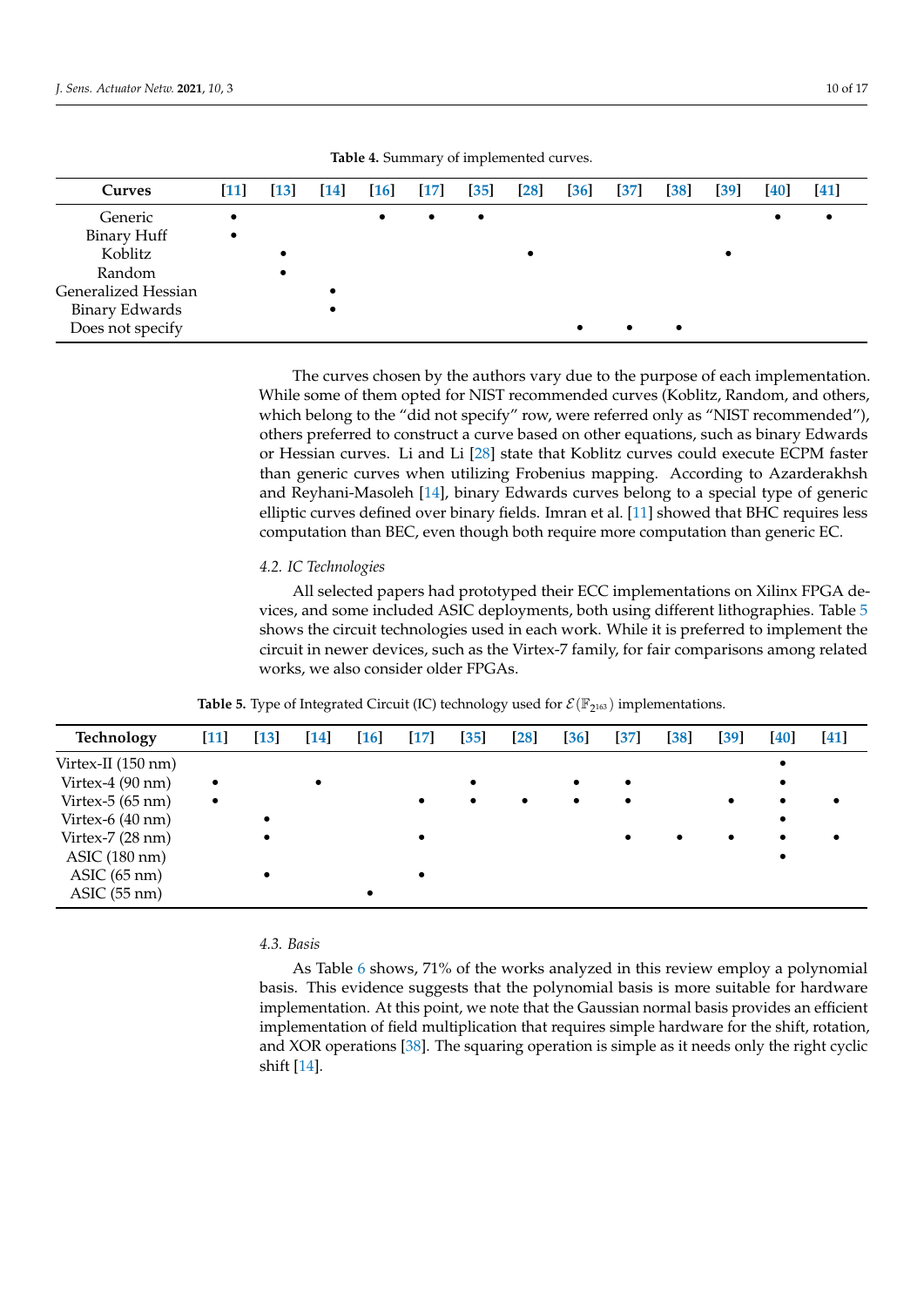<span id="page-10-0"></span>

| <b>Basis</b>    | <b>11</b> | $\vert 13 \vert$ | $\lceil 14 \rceil$ | $[16]$ | $[17]$ | $\left[35\right]$ | $\left[28\right]$ | $\left[36\right]$ | $\left[37\right]$ | [38] | $[39]$ | <b>[40]</b> | 41 |
|-----------------|-----------|------------------|--------------------|--------|--------|-------------------|-------------------|-------------------|-------------------|------|--------|-------------|----|
| Polynomial      | $\bullet$ |                  |                    |        |        |                   |                   |                   |                   |      |        |             |    |
| Gaussian Normal |           |                  |                    |        |        |                   |                   |                   |                   |      |        |             |    |

**Table 6.** Basis for the field.

A polynomial basis requires smaller hardware than a Gaussian basis. On the other hand, a Gaussian basis enables substantial gain in area and performance for inversion operations. Furthermore, both bases can be implemented with a small footprint and provide high performance for square operations. While there may exist small differences in these results, the differences in performance are caused mainly by inversion operations. This effect results from the fact that affine coordinates need many inversions, and projective coordinates need only one inversion [\[46\]](#page-16-10).

Thus, if we use affine coordinates in a Gaussian basis, the performance will be superior compared to a polynomial basis. For projective coordinates, both bases have similar performance. However, a polynomial basis hardware implementation is more area efficient than a normal basis.

#### *4.4. Coordinates*

Table [7](#page-10-1) shows the coordinates utilized by the works we address in this paper. We can see that most of them (71%) made use of projective coordinates (Lopez–Dahab or Jacobian), which we briefly described in Section [2.4.](#page-5-2)

<span id="page-10-1"></span>

| Technique                                                                                                          | [11] | [13] | $[14]$ | [16] | $[17]$ | [35] | $\lceil 28 \rceil$ | [36] | $\sqrt{37}$ | [38] | [39] | [40] | [41] |
|--------------------------------------------------------------------------------------------------------------------|------|------|--------|------|--------|------|--------------------|------|-------------|------|------|------|------|
| Lopez-Dahab Projective<br>Coordinates<br>Jacobian Projective Coordinates<br>Affine Coordinates<br>Does not specify |      |      |        |      |        |      |                    |      | $\bullet$   |      |      |      |      |

**Table 7.** Coordinates used in each ECC environment.

Correlating the results presented in Tables [6](#page-10-0) and [7,](#page-10-1) we note that 61% of the analyzed works (i.e., 8 of 13) applied polynomial basis and projective coordinates, which indicates that this combination is a good strategy to obtain the best results.

# *4.5. Inversion*

Table [8](#page-10-2) relates to the use of algorithms to speed up inversion operation. Even though most works use projective coordinates, which requires a single inversion at the end of scalar multiplication, an algorithm to speed up this operation can be utilized. In this case, most works use the Itoh-Tsujii algorithm [\[47\]](#page-16-11). While this algorithm requires intermediate results storage, it is the most efficient to compute inversion [\[25\]](#page-15-18).

<span id="page-10-2"></span>

| Algorithm                                                                     | [11] | [13] | $[14]$ | [16] | $[17]$ | $[35]$ | $[28]$ | $[36]$ | $\left[37\right]$ | [38] | $\left[39\right]$ | [40] | [41] |
|-------------------------------------------------------------------------------|------|------|--------|------|--------|--------|--------|--------|-------------------|------|-------------------|------|------|
| Itoh-Tsujii<br>Existent components in the<br>architecture<br>Does not specify |      |      |        |      |        |        |        |        |                   |      |                   |      |      |

**Table 8.** Inversion algorithm.

# *4.6. Multiplication*

In Section [2.1,](#page-2-3) we discussed multiplication as an arithmetic operation in a field. In this case, efficiency and speed are fundamental for the performance in applications that use the field multiplication operation [\[48\]](#page-16-12). Field multiplications involving integers and polyno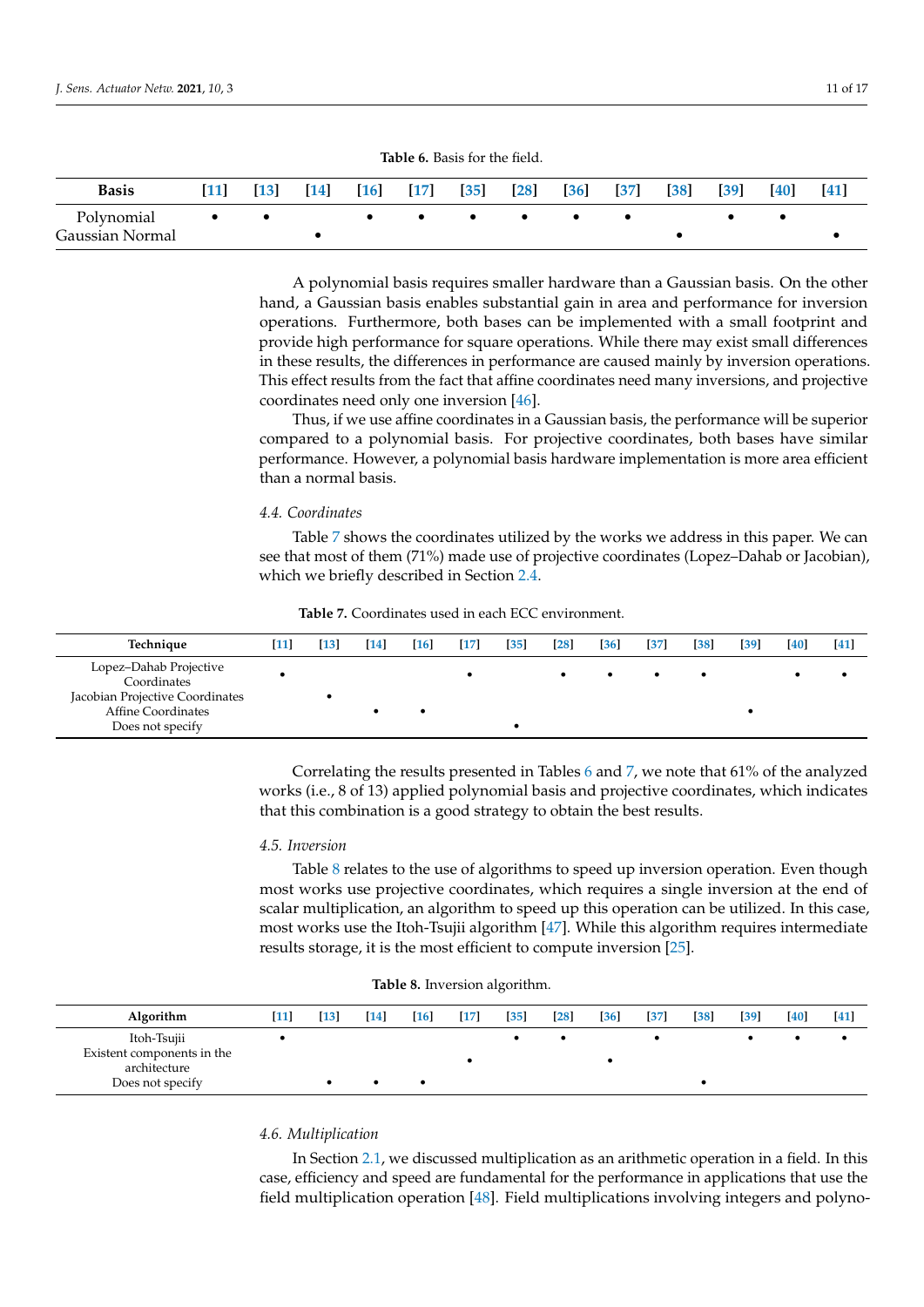mials are used in finite field arithmetic, and there are different algorithms to solve field multiplication, which depend on the size of the numbers.

Table [9](#page-11-0) presents the multiplication methods applied to each selected paper. We note that there are several methods to perform field multiplication. In the works analyzed in this review, the field multiplications are specific implementations. Karatsuba-Ofman Algorithm (KOA) was the only algorithm to speed up field multiplication that was applied. In our analysis, we encounter KOA in single [\[17\]](#page-15-10) and combined versions [\[28\]](#page-15-21).

<span id="page-11-0"></span>

| Method           | $[11]$    | $[13]$ | <b>14</b> | $[16]$ | $[17]$ | $[35]$ | $[28]$ | $\left[36\right]$ | $[37]$ | $\left[38\right]$ | $[39]$ | $[40]$ | $[41]$ |
|------------------|-----------|--------|-----------|--------|--------|--------|--------|-------------------|--------|-------------------|--------|--------|--------|
| <b>DPLSBOM</b>   | $\bullet$ |        |           |        |        |        |        |                   |        |                   |        |        |        |
| <b>CMM</b>       |           |        |           |        |        |        |        |                   |        |                   |        |        |        |
| <b>HDC</b>       |           |        |           |        |        |        |        |                   |        |                   |        |        |        |
| R4IM             |           |        |           |        |        |        |        |                   |        |                   |        |        |        |
| <b>KOA</b>       |           |        |           |        |        |        |        |                   |        |                   |        |        |        |
| <b>DSM</b>       |           |        |           |        |        |        |        |                   |        |                   |        |        |        |
| <b>MDSM</b>      |           |        |           |        |        |        |        |                   |        |                   |        |        |        |
| FF MAC           |           |        |           |        |        |        |        |                   |        |                   |        |        |        |
| <b>TPBFPM</b>    |           |        |           |        |        |        |        |                   |        |                   |        |        |        |
| <b>MSBSM</b>     |           |        |           |        |        |        |        |                   |        |                   |        |        |        |
| <b>HBPKOA</b>    |           |        |           |        |        |        |        |                   |        |                   |        |        |        |
| Does not specify |           |        |           |        |        |        |        |                   |        |                   |        |        |        |

**Table 9.** Multiplication methods.

where: CMM—Custom Multiplication Module; DPLSBOM—Digit Parallel Least Significant Bit Order Multiplier; DSM—Digit Serial Multiplier; FF MAC—Pipelined Bit-Parallel Finite Field Multiplier Accumulator; HBPKOA—Hybrid Bit-Parallel KOA; HDC—Hybrid-Double Multiplication; KOA—Karatsuba-Ofman Algorithm; MDSM—Most Significant Digit Serial Multiplier; MSBSM—Most-Significant Bit-Serial Multiplier; R4IM—Radix-4 Interleaved Multiplication; TPFPM—Two Parallel Balanced Full-Precision Multipliers.

#### *4.7. Point Multiplication*

Point multiplication, ECPM, or scalar multiplication is the repeated PA and PD operations. Specifically, these are methods to compute *kP*, being *k* the private key and *P* a point in the curve. This operation will generate, as output, the public key [\[49\]](#page-16-13). Table [10](#page-11-1) identifies the ECPM methods used in the works analyzed in this review. We can see that the Montgomery algorithm is prevalent for point multiplication, probably because it is well-known for providing faster modular multiplication on hardware and software implementations.

|  |  |  |  |  |  |  | <b>Table 10.</b> Elliptic Curve Point Multiplication (ECPM) methods. |
|--|--|--|--|--|--|--|----------------------------------------------------------------------|
|--|--|--|--|--|--|--|----------------------------------------------------------------------|

<span id="page-11-1"></span>

| Method                   | $[11]$ | $[13]$ | $[14]$ | $[16]$ | $[17]$ | $[35]$ | $\left[28\right]$ | $[36]$ | $[37]$     | $[38]$ | $[39]$ | $[40]$ | $[41]$ |
|--------------------------|--------|--------|--------|--------|--------|--------|-------------------|--------|------------|--------|--------|--------|--------|
| Montgomery               |        |        |        |        |        |        |                   | ٠      | $\epsilon$ |        |        |        |        |
| Double-and-add           |        |        |        |        |        |        |                   |        |            |        |        |        |        |
| Combined PDPA            |        |        |        |        |        |        |                   |        |            |        |        |        |        |
| Double-hybrid multiplier |        |        |        |        |        |        |                   |        |            |        |        |        |        |
| Double-and-add-always    |        |        |        |        |        |        |                   |        |            |        |        |        |        |
| Fixed-base comb point    |        |        |        |        |        |        |                   |        |            |        |        |        |        |
| multiplication           |        |        |        |        |        |        |                   |        |            |        |        |        |        |
| Right-to-left            |        |        |        |        |        |        |                   |        |            |        |        |        |        |
| Parallel SM              |        |        |        |        |        |        |                   |        |            |        |        |        |        |

# *4.8. Efficiency Analysis*

Based on the results presented above, we shall use some metric to compare the primary studies fairly. Considering the implementations over 163-bits, we calculate the efficiency of each analyzed work by applying the equation presented in [\[17\]](#page-15-10), which is given by

<span id="page-11-2"></span>
$$
Efficiency = m/(a \times t)
$$
 (10)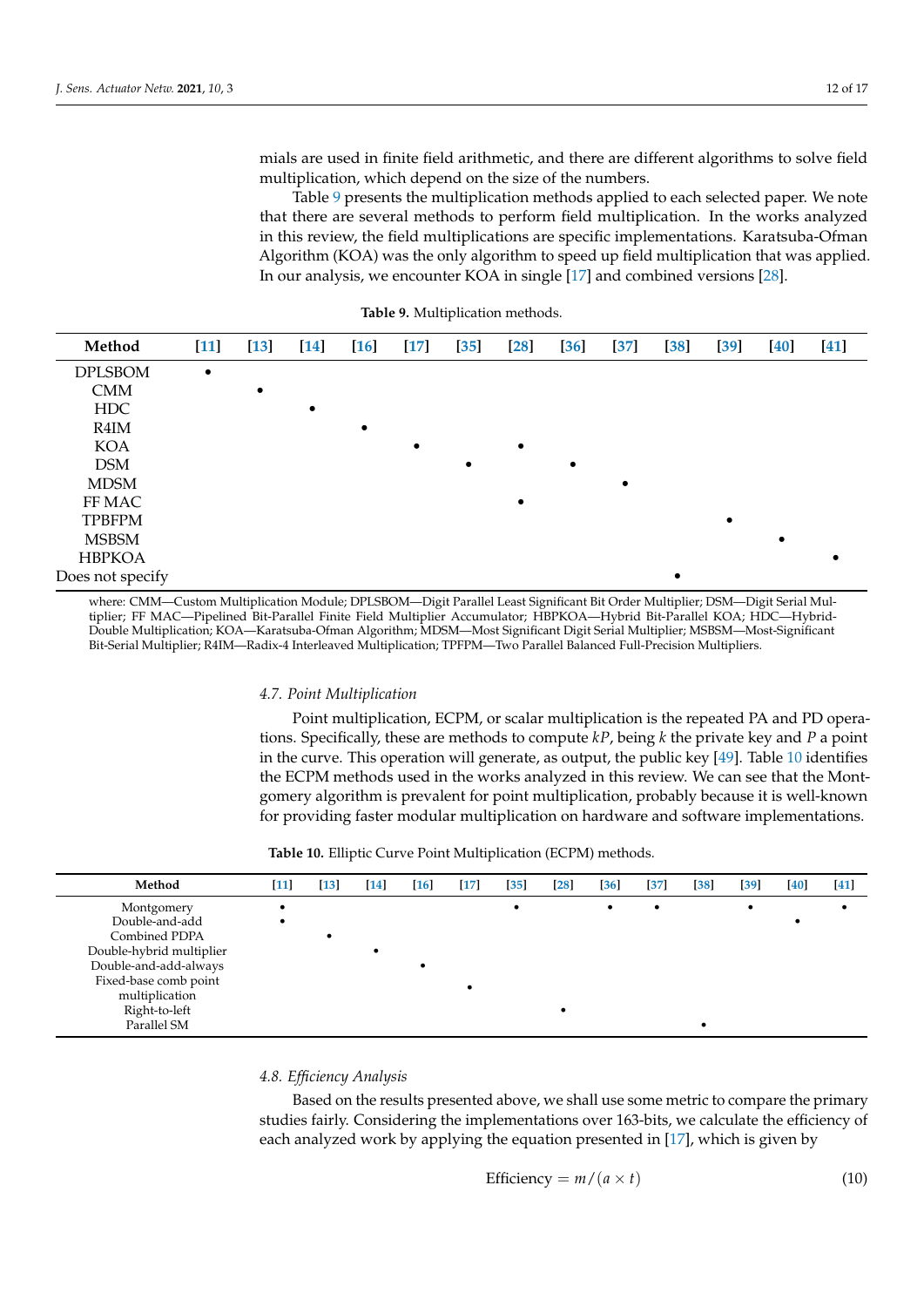where *m* is the order of the finite field (number of bits), *a* is the area, and *t* is the processing time. This metric indicates the processing throughput achieved by each slice (or gate) used. Its unit of measurement is Kbps/slice (or Kbps/gate). Efficiency enables us to compare implementations that use different orders of finite field. In principle, the higher the order, the greater the efficiency. However, increasing it also leads to an increase in area and processing time. So, a trade-off must be found. Moreover, the equation also enables comparison of implementations that use the same finite field order (as done in this paper) but explore different architectures to increase performance (i.e., use of barrier registers, pipelining, and spatial parallelism). Some solutions reduce processing time but increase the area of the circuit (and, consequently, the dissipated power), which does not necessarily result in increased efficiency. For a given order of the finite field, the most efficient circuits reach the lowest processing time using fewer resources.

Tables [11](#page-12-0) and [12](#page-12-1) summarizes the works which obtained the higher efficiency for each IC technology. The tables show the area of the circuits—*a* (in Kslices or Kgates), the maximum operating frequency— $F_{max}$  (in MHz), the processing latency— $\ell$  (in cycles), the processing time—*t* (in *µ*s), and the efficiency (in kbps/slice ou kbps/gate). Except for efficiency, which is computed by [\(10\)](#page-11-2), we obtained the other indicators from the primary studies. Considering the FPGA-based implementations, we note that Low Complexity (LC) in Virtex-7 is the best choice—it would be expected that the implementation using Virtex-7 would produce a better result due to the smaller lithography used in this device family (i.e., 28 nm). The next two methods that obtained high efficiency were Lopez–Dahab Montgomery (LDM), which combines the Lopez–Dahab projective coordinate system and the Montgomery scalar multiplication method, and Low Latency (LL). The use of *τ*-adic nonadjacent form (*τ*-NAF) in Virtex-5 [\[28\]](#page-15-21) also provided good efficiency. Regarding the ASIC-based implementations, the best results were obtained using the 65nm lithography. Combined Point Doubling and Point Addition (PDPA) for Koblitz and Random curves [\[13\]](#page-15-6) achieved higher efficiency. On the other hand, Salarifard, Bayat-Sarmadi, and Mosanaei-Borani [\[17\]](#page-15-10) obtained a higher efficiency for generic curves.

<span id="page-12-0"></span>

| Method           | <b>FPGA Family</b> | a (Kslices) | $F_{\text{max}}$ (MHz) | $\ell$ (Cycles) | $t$ (us) | <b>Efficiency (Kbps/Slice)</b> |
|------------------|--------------------|-------------|------------------------|-----------------|----------|--------------------------------|
| LC [17]          | Virtex-7           | 2.435       | 264                    | 795             | 3.01     | 22.24                          |
| LDM [41]         | Virtex-7           | 2.132       | 389                    | 1447            | 3.72     | 20.55                          |
| LL [17]          | Virtex-7           | 5.753       | 214                    | 321             | 1.50     | 18.89                          |
| $\tau$ -NAF [28] | Virtex-5           | 3.672       | 292                    | 614             | 2.50     | 17.77                          |

**Table 11.** Field-Programmable Gate Array (FPGA)-based implementations for  $\mathbb{F}_{2^{163}}$ .

**Table 12.** Application-Specific Integrated Circuit (ASIC) (65 nm)-based implementation for  $\mathbb{F}_{2^{163}}$ .

<span id="page-12-1"></span>

| Method/Curves     | $a$ (mm <sup>2</sup> ) | a (kgates) | $F_{\text{max}}(\text{MHz})$ | $\ell$ (Cycles) | $t$ (us) | <b>Efficiency (Kbps/Gate)</b> |
|-------------------|------------------------|------------|------------------------------|-----------------|----------|-------------------------------|
| PDPA/Koblitz [13] | 3.43                   | 1.65       | 353                          | 163             | 0.46     | 214.07                        |
| PDPA/Random [13]  | 3.47                   | 1.67       | 353                          | 163             | 0.46     | 211.63                        |
| LC/Generic [17]   | 42.50                  | 20.43      | 6.81                         | 793             | 116      | 0.0685                        |
| LL/Generic [17]   | 60.10                  | 28.89      | 4.09                         | 322             | 194      | 0.0717                        |

By analyzing the hardware implementations, we note that the combinations that provided the higher efficiency are the ones used in works [\[17\]](#page-15-10) for FPGA- and [\[13\]](#page-15-6) for ASIC-based implementations. The former combined generic curves, polynomial basis, and Lopez–Dahab projective coordinates and employed the Itoh-Tsujii algorithm to implement the inversion, the KOA method to perform field multiplication, and the fixed-base comb for ECPM. The latter also used polynomial basis but employed different curves (Koblitz and Random), projective coordinates (Jacobian), and field and point multiplication methods (Custom Multiplication Module (CMM) and Combined PDPA, respectively). It is worth noting that standardization in the choice of metrics for comparison and the difficulty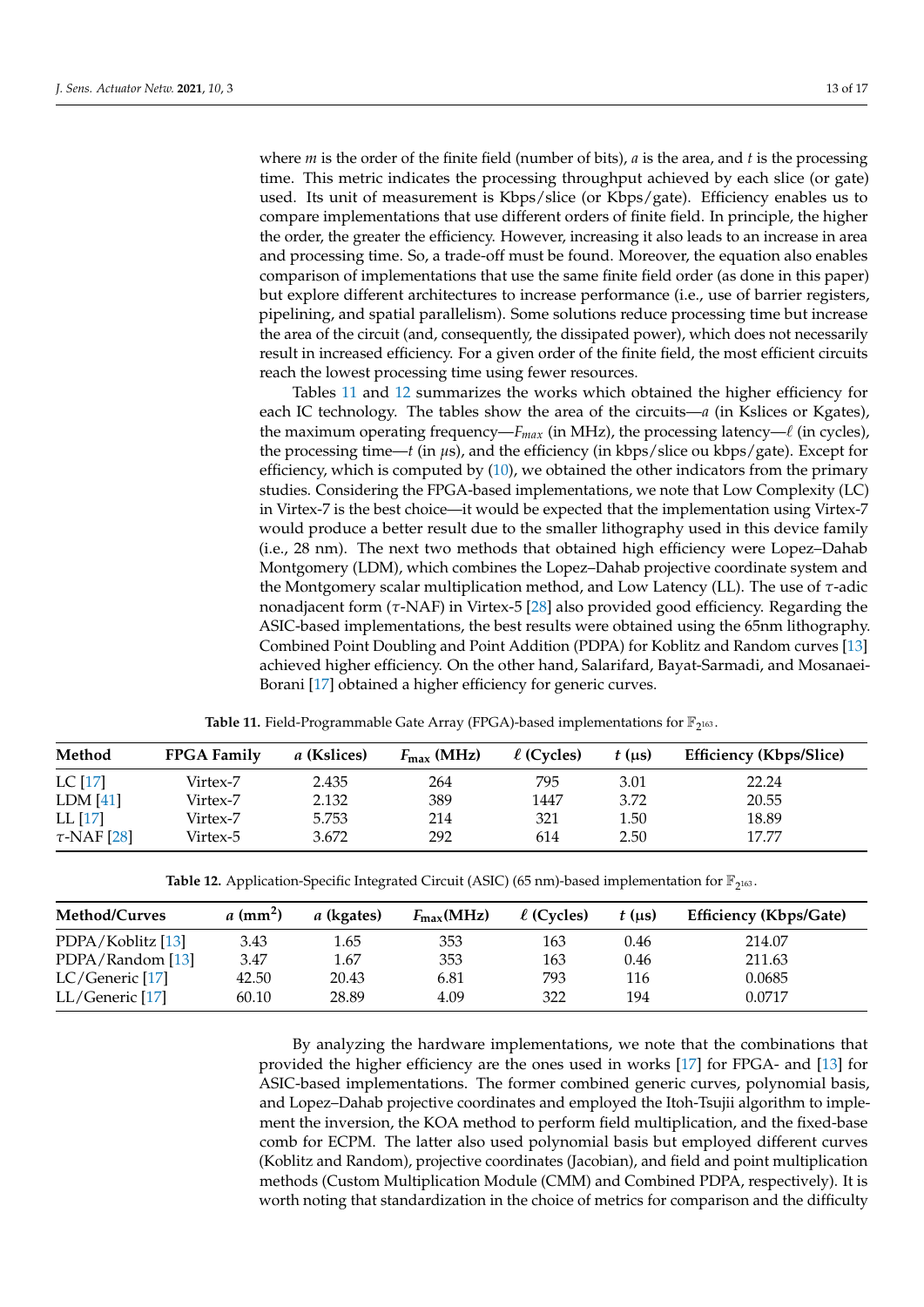of reproducing results due to the used devices makes a fair comparison unfeasible. A sensitivity analysis would help to understand the real effects of choosing together methods of inversion, multiplication, and ECPM.

# <span id="page-13-0"></span>**5. Conclusions**

In this article, we presented a review of techniques for implementing elliptic curve point multiplication on FPGA and ASIC devices. We note that the analyzed works use different types of curves according to the implementation goals. However, most studies use the polynomial basis and the projective coordinates, which points out that this combination is the most suitable for hardware implementation. Concerning the operations, we have not identified any preferred method for implementing field or point multiplications. On the other hand, most of the works used the Itoh-Tsujii algorithm to accelerate the inversion. However, there is no sufficient evidence to indicate its use to produce a gain in efficiency or performance. From the study, we also note that the best combination of algorithms, techniques, and IC technologies depends on the project's goal, and a system designer must take into account the requirements of the target application to select the choices that best fit those requirements. For instance, if we use affine coordinates, we should know that the algorithm uses more inversion operations than projective coordinates, requiring enhancements in implementation to compensate for this cost. Moreover, resource-constrained devices may need algorithms that enable cost reduction; however, such algorithms may exhibit lower efficiency and performance. Finally, although this article has presented an analysis of ECPM implementations on hardware, further studies are needed to define a set of guidelines to aid designers in choosing the best combination of methods and algorithms for different application classes.

**Author Contributions:** Conceptualization, A.V.L., G.A.M.S., C.A.Z. and W.D.P.; methodology, A.V.L., G.A.M.S., C.A.Z. and W.D.P.; analysis, A.V.L., C.A.Z. and W.D.P.; writing—original draft preparation, A.V.L., V.R.Q.L., M.B., C.A.Z. and W.D.P.; writing—review and editing, A.V.L., V.R.Q.L., M.B., C.A.Z. and W.D.P. All authors have read and agreed to the published version of the manuscript.

**Funding:** This research was funded in part by the Coordenação de Aperfeiçoamento de Pessoal de Nível Superior, Brasil (CAPES)—Finance Code 001, Conselho Nacional de Desenvolvimento Científico e Tecnológico (CNPq)—Grants 315287/2018-7 and 436982/2018-8, Fundação de Amparo à Pesquisa do Estado de Santa Catarina (FAPESC)—Grant 2019TR169, Fundação para a Ciência e a Tecnologia under Projects UIDB/04111/2020 and foRESTER PCIF/SSI/0102/2017.

**Conflicts of Interest:** The authors declare no conflict of interest.

## **Abbreviations**

The following abbreviations are used in this manuscript:

| <b>ASIC</b>   | Application-specific Integrated Circuit    |
|---------------|--------------------------------------------|
| <b>BHC</b>    | <b>Binary Huff Curves</b>                  |
| <b>CMM</b>    | <b>Custom Multiplication Module</b>        |
| <b>DPA</b>    | Differential Power Analysis                |
| <b>ECC</b>    | Elliptic Curve Cryptography                |
| <b>ECDH</b>   | Elliptic Curve Diffie-Hellman              |
| <b>ECDLP</b>  | Elliptic Curve Discrete Logarithm Problem  |
| <b>ECDSA</b>  | Elliptic Curve Digital Signature Algorithm |
| <b>ECPM</b>   | Elliptic Curve Point Multiplication        |
| EAA           | Electromagnetic Analysis Attack            |
| <b>FPGA</b>   | Field-programmable Gate Array              |
| <b>HBPKOA</b> | Hybrid Bit-Parallel KOA                    |
| <b>HDC</b>    | Hybrid-Double Multiplication               |
| IC.           | <b>Integrated Circuit</b>                  |
| IоT           | Internet of Things                         |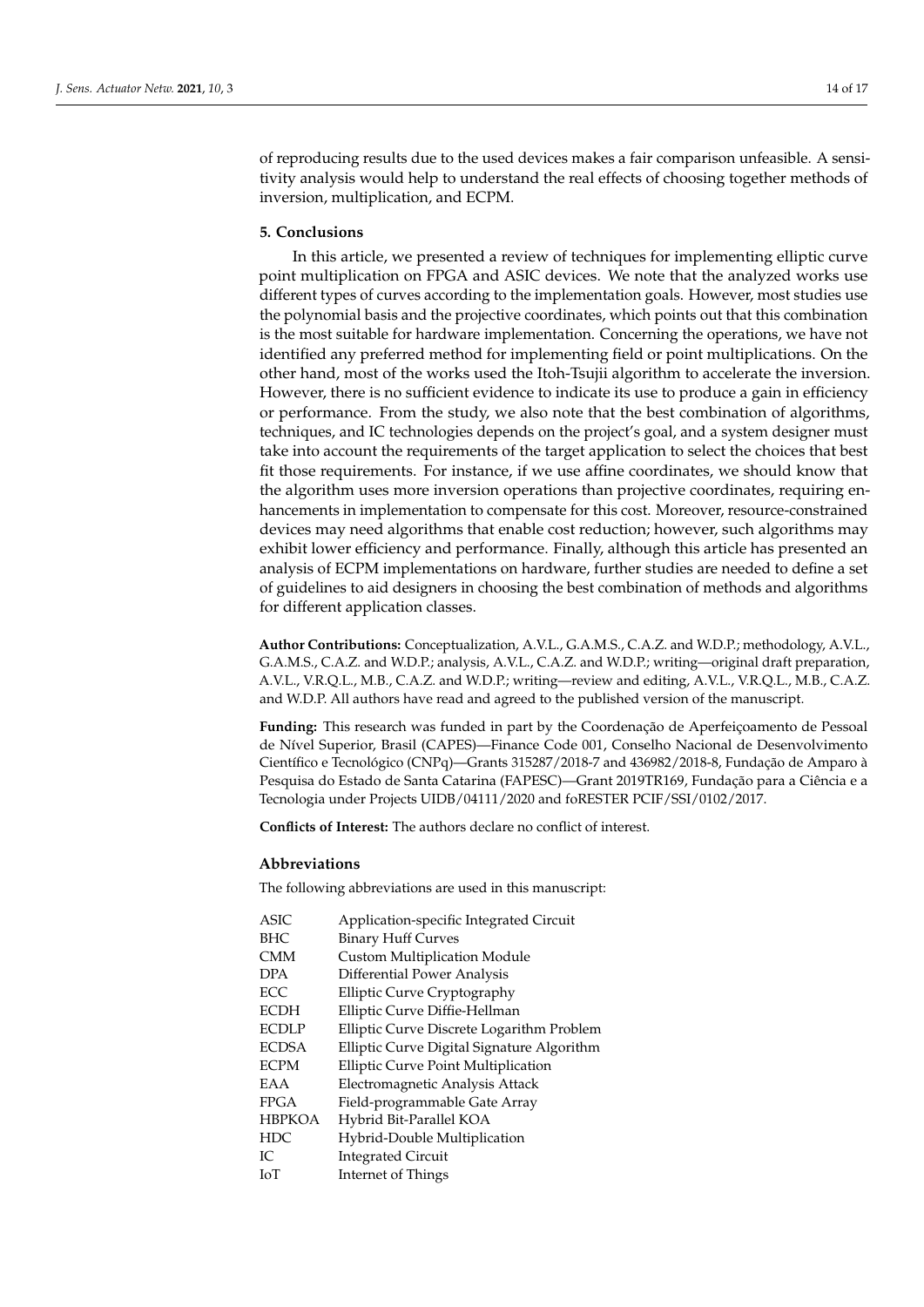| KEC          | Koblitz Curve                                    |
|--------------|--------------------------------------------------|
| KOA          | Karatsuba-Ofman Algorithm                        |
| LC           | Low Complexity                                   |
| <b>LDM</b>   | Lopez-Dahab Montgomery                           |
| LL           | Low Latency                                      |
| <b>MDSM</b>  | Most Significant Digit Serial Multiplier         |
| <b>MSBSM</b> | Most-Signicant Bit-Serial Multiplier             |
| NAF          | Nonadjacent form                                 |
| <b>NIST</b>  | National Institute of Standards and Technology   |
| <b>ONB</b>   | Optimal Normal Basis                             |
| PA.          | Point Addition                                   |
| PD           | Point Doubling                                   |
| R4IM         | Radix-4 Interleaved Multiplication               |
| REC          | Random Elliptic Curve                            |
| RFID         | Radio Frequency Identification                   |
| RSA          | Rivest, Shamir and Adleman                       |
| SLR.         | Systematic Literature Review                     |
| SJR          | SCImago Journal Rank                             |
| SPA          | Simple Power Analysis                            |
| <b>SSA</b>   | Semaev-Smart-Satoh-Araki                         |
| TPFPM        | Two Parallel Balanced Full-Precision Multipliers |
| ZPA          | Zero Power Analysis                              |

# **Symbols**

The following symbols are used in this manuscript:

| ε                  | Elliptic curve                                                                                                           |
|--------------------|--------------------------------------------------------------------------------------------------------------------------|
| $\mathbb{F}_q$     | Finite fields or Galois field                                                                                            |
| $\mathcal A$       | Nonempty set                                                                                                             |
| $\mathfrak{p}$     | Prime number                                                                                                             |
| m                  | Extension degree of binary or primary field                                                                              |
| $\alpha_i$         | Coefficients of elliptic curve                                                                                           |
|                    | Reduction polynomial for the binary field                                                                                |
| $f(z)$<br>h        | Cofactor of an elliptic curve                                                                                            |
|                    | Number at infinity                                                                                                       |
| $I_\infty$ $P$     | Base point on elliptic curve                                                                                             |
| k                  | Scalar                                                                                                                   |
|                    | Point on elliptic curve                                                                                                  |
|                    | Point on elliptic curve                                                                                                  |
| $\underset{S}{Q}$  | Point on elliptic curve                                                                                                  |
|                    | Primitive element                                                                                                        |
|                    | $\beta_i$ Primitive elements $k_i$ Binary digit of $(x, y)$ Ordered pair $(x, y, z)$ Ordered triple<br>Binary digit of k |
|                    |                                                                                                                          |
|                    |                                                                                                                          |
| a                  | Area                                                                                                                     |
|                    | Maximum operating frequency                                                                                              |
| $F_{\rm max}$<br>ℓ |                                                                                                                          |
|                    | Latency                                                                                                                  |
| t                  | Time                                                                                                                     |

#### **References**

- <span id="page-14-0"></span>1. Koblitz, N. Elliptic curve cryptosystems. *Math. Comput.* **1987**, *48*, 203–209. [\[CrossRef\]](http://dx.doi.org/10.1090/S0025-5718-1987-0866109-5)
- <span id="page-14-1"></span>2. Miller, V.S. Use of elliptic curves in cryptography. In Proceedings of the Conference on the Theory and Application of Cryptographic Techniques, Linz, Austria, 9–11 April 1985; pp. 417–426. [\[CrossRef\]](http://dx.doi.org/10.1007/3-540-39799-X_31)
- <span id="page-14-2"></span>3. Cheung, D.; Maslov, D.; Mathew, J.; Pradhan, D.K. On the design and optimization of a quantum polynomial-time attack on elliptic curve cryptography. In Proceedings of the Workshop on Quantum Computation, Communication, and Cryptography, Tokyo, Japan, 30 January–1 February 2008; pp. 96–104. [\[CrossRef\]](http://dx.doi.org/10.1007/978-3-540-89304-2_9)
- <span id="page-14-3"></span>4. Kikwai, B.K. Elliptic curve digital signatures and their application in the bitcoin crypto-currency transactions. *Int. J. Sci. Res. Publ.* **2017**, *7*, 135–138.
- <span id="page-14-4"></span>5. Käsper, E. Fast Elliptic Curve Cryptography in OpenSSL. In Proceedings of the 2011 International Conference on Financial Cryptography and Data Security, Gros Islet, St. Lucia, 28 February–4 March 2011; Springer: Berlin/Heidelberg, Germany, 2011; pp. 27–39. [\[CrossRef\]](http://dx.doi.org/10.1007/978-3-642-29889-9_4)
- <span id="page-14-5"></span>6. Li, C.; Zhang, Y.; Xie, E.Y. When an attacker meets a cipher-image in 2018: A year in review. *J. Inf. Secur. Appl.* **2019**, *48*, 102361. [\[CrossRef\]](http://dx.doi.org/10.1016/j.jisa.2019.102361)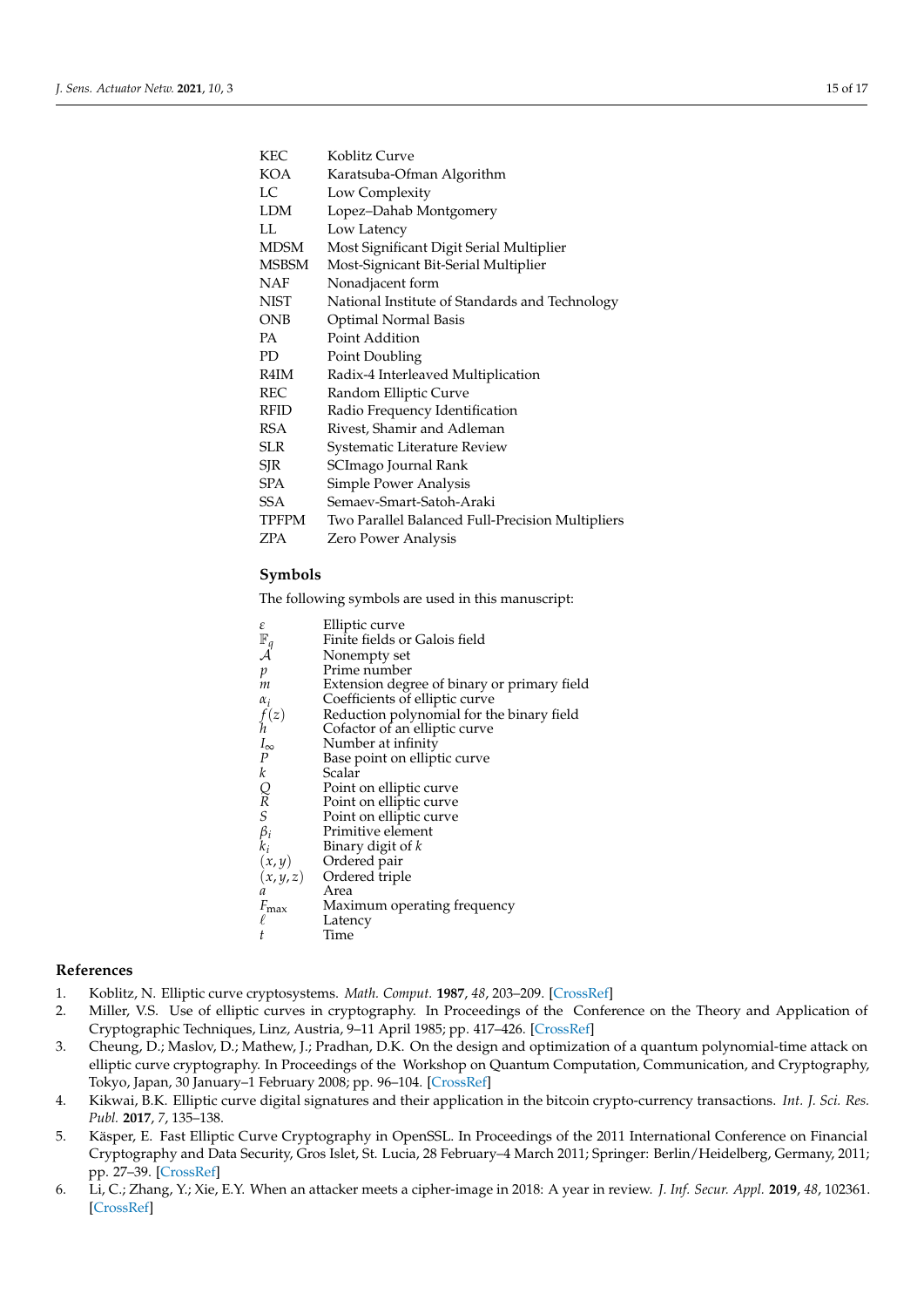- <span id="page-15-0"></span>7. Khoirom, M.S.; Laiphrakpam, D.S.; Themrichon, T. Cryptanalysis of multimedia encryption using elliptic curve cryptography. *Optik* **2018**, *168*, 370–375. [\[CrossRef\]](http://dx.doi.org/10.1016/j.ijleo.2018.04.068)
- <span id="page-15-1"></span>8. Dahshan, H. An elliptic curve key management scheme for Internet of Things. *Int. J. Appl. Eng. Res.* **2016**, *11*, 10241–10246.
- <span id="page-15-2"></span>9. Shankar, S.K.; Tomar, A.; Tak, G. Secure Medical Data Transmission by Using ECC with Mutual Authentication in WSNs. *Procedia Comput. Sci.* **2015**, *70*, 455–461. [\[CrossRef\]](http://dx.doi.org/10.1016/j.procs.2015.10.078)
- <span id="page-15-3"></span>10. Natanael, D.; Faisal; Suryani, D. Text Encryption in Android Chat Applications using Elliptical Curve Cryptography (ECC). *Procedia Comput. Sci.* **2018**, *135*, 283–291. [\[CrossRef\]](http://dx.doi.org/10.1016/j.procs.2018.08.176)
- <span id="page-15-4"></span>11. Imran, M.; Rashid, M.; Jafri, A.R.; Najam-ul Islam, M. ACryp-Proc: Flexible asymmetric crypto processor for point multiplication. *IEEE Access* **2018**, *6*, 22778–22793. [\[CrossRef\]](http://dx.doi.org/10.1109/ACCESS.2018.2828319)
- <span id="page-15-5"></span>12. Pateriya, R.; Vasudevan, S. Elliptic Curve Cryptography in Constrained Environments: A Review. In Proceedings of the 2011 International Conference on Communication Systems and Network Technologies, Jammu, India, 3–5 June 2011; pp. 120–124. [\[CrossRef\]](http://dx.doi.org/10.1109/CSNT.2011.32)
- <span id="page-15-6"></span>13. Hossain, M.S.; Saeedi, E.; Kong, Y. Parallel point-multiplication architecture using combined group operations for high-speed cryptographic applications. *PLoS ONE* **2017**, *12*, e0176214. [\[CrossRef\]](http://dx.doi.org/10.1371/journal.pone.0176214)
- <span id="page-15-7"></span>14. Azarderakhsh, R.; Reyhani-Masoleh, A. Parallel and high-speed computations of elliptic curve cryptography using hybrid-double multipliers. *IEEE Trans. Parallel Distrib. Syst.* **2015**, *26*, 1668–1677. [\[CrossRef\]](http://dx.doi.org/10.1109/TPDS.2014.2323062)
- <span id="page-15-8"></span>15. Dhillon, P.K.; Kalra, S. Elliptic curve cryptography for real time embedded systems in IoT networks. In Proceedings of the 2016 5th International Conference on Wireless Networks and Embedded Systems (WECON), Rajpura, India, 14–16 October 2016; pp. 1–6. [\[CrossRef\]](http://dx.doi.org/10.1109/WECON.2016.7993462)
- <span id="page-15-9"></span>16. Liu, Z.; Liu, D.; Zou, X. An efficient and flexible hardware implementation of the dual-field elliptic curve cryptographic processor. *IEEE Trans. Ind. Electron.* **2017**, *64*, 2353–2362. [\[CrossRef\]](http://dx.doi.org/10.1109/TIE.2016.2625241)
- <span id="page-15-10"></span>17. Salarifard, R.; Bayat-Sarmadi, S.; Mosanaei-Boorani, H. A low-latency and low-complexity point-multiplication in ECC. *IEEE Trans. Circuits Syst. I Regul. Pap.* **2018**, *65*, 2869–2877. [\[CrossRef\]](http://dx.doi.org/10.1109/TCSI.2018.2801118)
- <span id="page-15-11"></span>18. Hankerson, D.; Menezes, A.J.; Vanstone, S. Guide to elliptic curve cryptography. *Comput. Rev.* **2005**, *46*, 13. [\[CrossRef\]](http://dx.doi.org/10.1007/978-1-4419-5906-5_245)
- <span id="page-15-12"></span>19. Marwedel, P. *Embedded System Design*; Springer: Berlin/Heidelberg, Germany, 2006; Volume 1.
- <span id="page-15-13"></span>20. Vahid, F.; Givargis, T. *Embedded System Design: A Unified Hardware/Software Approach*; Department of Computer Science and Engineering University of California: La Jolla, CA, USA, 1999.
- <span id="page-15-14"></span>21. Loi, K.C.; Ko, S.B. Flexible elliptic curve cryptography coprocessor using scalable finite field arithmetic blocks on FPGAs. *Microprocess. Microsyst.* **2018**, *63*, 182–189. [\[CrossRef\]](http://dx.doi.org/10.1016/j.micpro.2018.09.003)
- <span id="page-15-15"></span>22. Ciet, M.; Joye, M. Elliptic Curve Cryptosystems in the Presence of Permanent and Transient Faults. *Des. Codes Cryptogr.* **2005**, *36*, 33–43. [\[CrossRef\]](http://dx.doi.org/10.1007/s10623-003-1160-8)
- <span id="page-15-16"></span>23. Pollard, J.M. A monte carlo method for factorization. *BIT Numer. Math.* **1975**, *15*, 331–334. [\[CrossRef\]](http://dx.doi.org/10.1007/BF01933667)
- <span id="page-15-17"></span>24. Silverman, J.H. *Advanced Topics in the Arithmetic of Elliptic Curves*; Springer Science & Business Media: Berlin/Heidelberg, Germany, 1994; Volume 151. [\[CrossRef\]](http://dx.doi.org/10.1007/978-1-4612-0851-8)
- <span id="page-15-18"></span>25. San, C.V. *A Survey of Elliptic Curve Cryptosystems, Part I: Introductory*; Technical Report, NAS Technical Report-NAS-03-012. 2003. Available online: <https://nas.nasa.gov/assets/pdf/techreports/2003/nas-03-012.pdf> (accessed on 20 June 2020).
- <span id="page-15-19"></span>26. Ning, P.; Yin, Y.L. Efficient Software Implementation for Finite Field Multiplication in Normal Basis. In *Information and Communications Security*; Qing, S., Okamoto, T., Zhou, J., Eds.; Springer: Berlin/Heidelberg, Germany, 2001; pp. 177–188. [\[CrossRef\]](http://dx.doi.org/10.1007/3-540-45600-7_21)
- <span id="page-15-20"></span>27. Mullin, R.C.; Onyszchuk, I.M.; Vanstone, S.A.; Wilson, R.M. Optimal normal bases in GF (pn). *Discret. Appl. Math.* **1988**, *22*, 149–161. [\[CrossRef\]](http://dx.doi.org/10.1016/0166-218X(88)90090-X)
- <span id="page-15-21"></span>28. Li, L.; Li, S. High-performance pipelined architecture of point multiplication on Koblitz curves. *IEEE Trans. Circuits Syst. II Express Briefs* **2017**. [\[CrossRef\]](http://dx.doi.org/10.1109/TCSII.2017.2785382)
- <span id="page-15-22"></span>29. Brown, D. Standards for efficient cryptography, SEC 1: Elliptic curve cryptography. *Released Stand. Version* **2009**, *1*. Available online: <https://www.secg.org/SEC1-Ver-1.0.pdf> (accessed on 20 June 2020).
- <span id="page-15-23"></span>30. Jebrila, I.H.; Sallehb, R.; Mc, A.S. Efficient Algorithm in Projective Coordinates for EEC Over. *Int. J. Comput. Internet Manag.* **2007**, *15*, 43–50.
- <span id="page-15-24"></span>31. Saffar, N.A.; Said, M. Improved Arithmetic on Elliptic Curves over Prime Field. *Int. J. Comput. Netw. Commun. Secur.* **2014**, *2*, 462–471.
- <span id="page-15-25"></span>32. Fan, J.; Guo, X.; De Mulder, E.; Schaumont, P.; Preneel, B.; Verbauwhede, I. State-of-the-art of secure ECC implementations: A survey on known side-channel attacks and countermeasures. In Proceedings of the 2010 IEEE International Symposium on Hardware-Oriented Security and Trust (HOST), Anaheim, CA, USA, 13–14 June 2010; pp. 76–87. [\[CrossRef\]](http://dx.doi.org/10.1109/HST.2010.5513110)
- <span id="page-15-26"></span>33. Kitchenham, B.; Charters, S. *Guidelines for Performing Systematic Literature Reviews in Software Engineering*; Technical Report EBSE 2007-001, Keele University and Durham University Joint Report. 2007. Available online: [https://www.elsevier.com/\\_\\_data/](https://www.elsevier.com/__data/promis_misc/525444systematicreviewsguide.pdf) [promis\\_misc/525444systematicreviewsguide.pdf](https://www.elsevier.com/__data/promis_misc/525444systematicreviewsguide.pdf) (accessed on 20 June 2020).
- <span id="page-15-27"></span>34. Scimago. Scimago Journal and Country Rank. 2019. Available online: <www.scimagojr.com> (accessed on 10 November 2020).
- <span id="page-15-28"></span>35. Rashidi, B.; Sayedi, S.M.; Farashahi, R.R. High-speed hardware architecture of scalar multiplication for binary elliptic curve cryptosystems. *Microelectron. J.* **2016**, *52*, 49–65. [\[CrossRef\]](http://dx.doi.org/10.1016/j.mejo.2016.03.006)